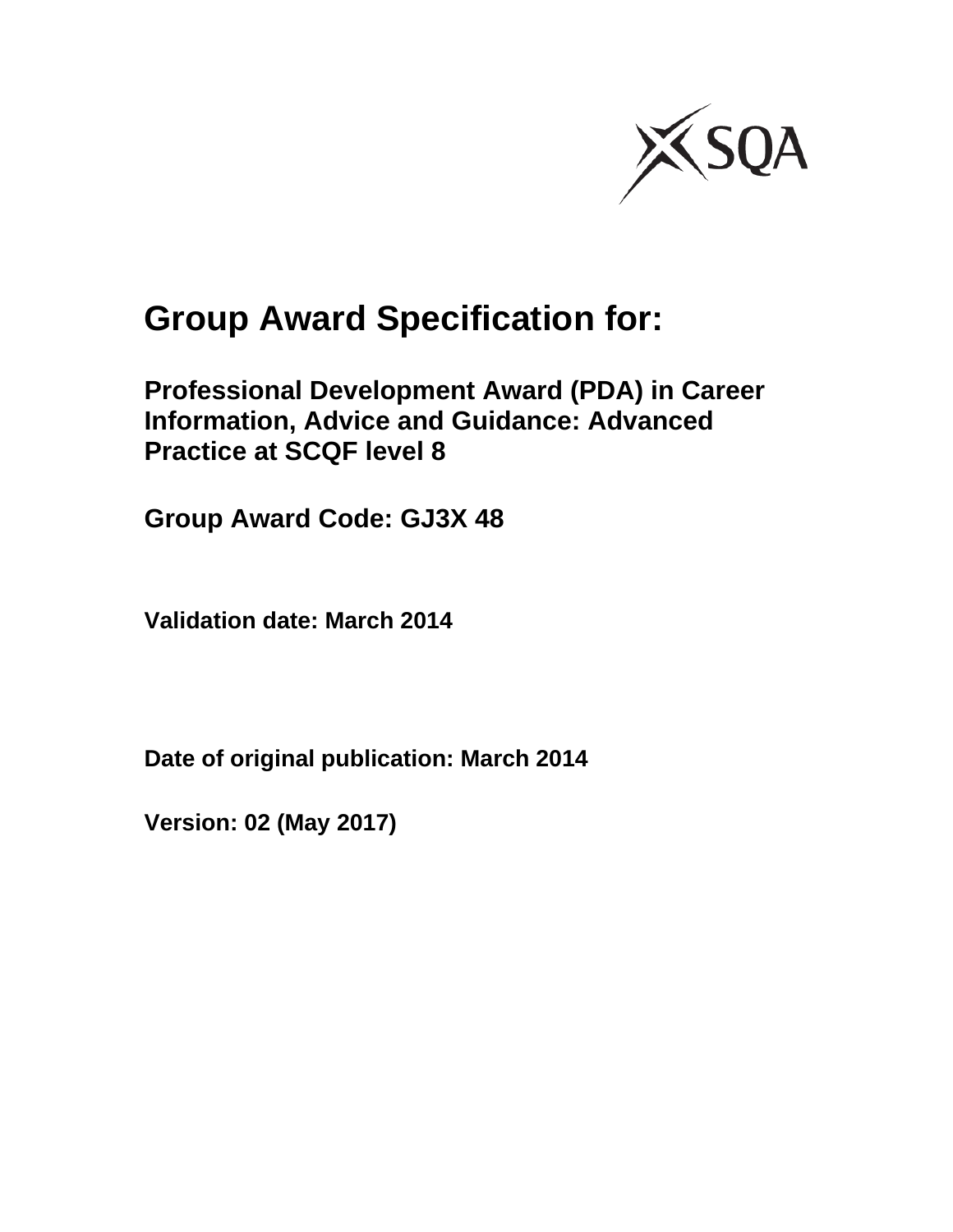### **Contents**

| 1 |                |                                                                              |  |
|---|----------------|------------------------------------------------------------------------------|--|
| 2 |                |                                                                              |  |
|   | 2 <sub>1</sub> |                                                                              |  |
| 3 |                |                                                                              |  |
|   | 3.1            |                                                                              |  |
|   | 3.2            |                                                                              |  |
| 4 |                |                                                                              |  |
|   | 4.1            |                                                                              |  |
|   | 4.2            |                                                                              |  |
| 5 |                |                                                                              |  |
|   | 5.1            |                                                                              |  |
|   | 5.2            | Mapping of National Occupational Standards (NOS) and/or trade body standards |  |
|   |                |                                                                              |  |
|   | 5.2.1          |                                                                              |  |
|   | 5.3            | Mapping of Core Skills development opportunities across the qualification 10 |  |
|   | 5.4            |                                                                              |  |
| 6 |                |                                                                              |  |
|   | 6.1            |                                                                              |  |
|   | 6.2            |                                                                              |  |
|   | 6.3            |                                                                              |  |
|   | 6.4            |                                                                              |  |
|   | 6.5            |                                                                              |  |
|   | 6.6            |                                                                              |  |
|   | 6.7            |                                                                              |  |
|   | 6.8            |                                                                              |  |
| 7 |                |                                                                              |  |
| 8 |                |                                                                              |  |
| 9 |                |                                                                              |  |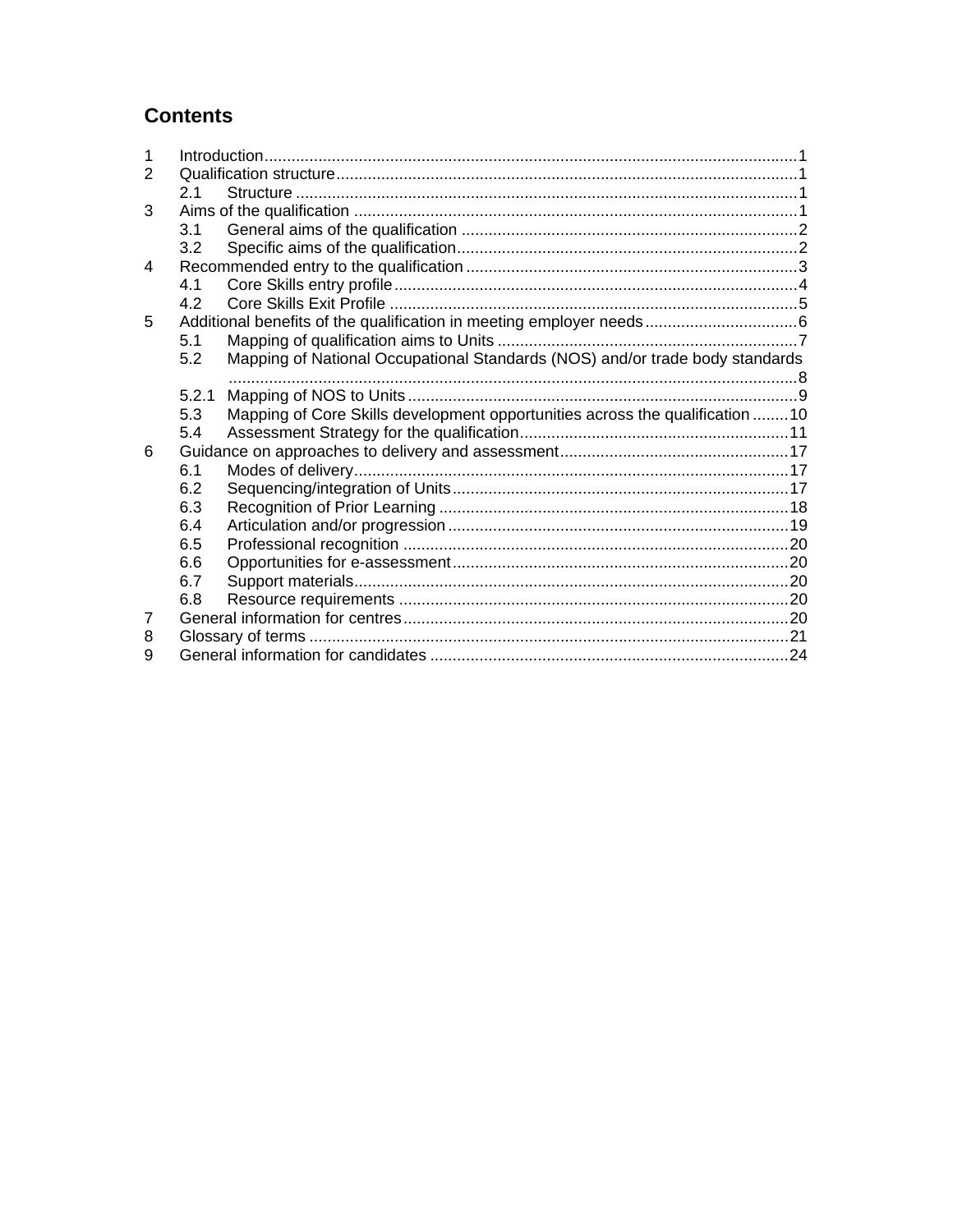# **1 Introduction**

This document was previously known as the Arrangements Document. The purpose of this document is to:

- assist centres to implement, deliver and manage the qualification
- provide a guide for new staff involved in offering the qualification
- inform course managers teaching staff, assessors, candidates, employers and HEIs of the aims and purpose of the qualification
- provide details of the range of candidates the qualification is suitable for and progression opportunities

This PDA is the third qualification in a Suite developed for the Careers Information, Advice and Guidance (CIAG) sector, funded and supported by Skills development Scotland (SDS) and supported by the Scottish Government. The full Suite will comprise an HNC in CIAG Practice and three PDAs covering a range of specialist areas within CIAG. All Units contained in the PDAs will be embedded in the overall HNC structure.

# **2 Qualification structure**

This Group Award comprises four mandatory HN Units, previously validated. It comprises 32 SCQF credit points 24 of which are at SCQF level 8. As such, it exceeds the minimum design criteria for PDAs of 16 credit points at the level of the qualification. A mapping of the Units to the Aims of the qualification and Core Skills development opportunities are available in Sections 4 and 5.1.

| code              | code | <b>Unit title</b>                                                                          | <b>SQA</b><br>credit | <b>SCQF</b><br>credit<br>points | <b>SCQF</b><br>level |
|-------------------|------|--------------------------------------------------------------------------------------------|----------------------|---------------------------------|----------------------|
| <b>H55N</b>       | 34   | Career Information Advice and Guidance:<br>Context and Principles for Delivery of Services |                      | 8                               |                      |
| H <sub>6</sub> CF | 35   | Career Information, Advice and Guidance:<br>Coaching Approach                              |                      | 8                               | 8                    |
| H <sub>6</sub> CH | 35   | Career Information, Advice and Guidance: Career<br>Management Skills Approach              |                      | 8                               | 8                    |
| <b>H6X5</b>       | 35   | Career Information, Advice and Guidance:<br><b>Research Skills</b>                         |                      | 8                               | 8                    |

#### **2.1 Structure**

# **3 Aims of the qualification**

The PDA in CIAG: Advanced Practice is designed to provide both career and academic progression opportunities by developing the candidate's skills and knowledge as an experienced practitioner in working with customers within a CIAG setting. The Units focus on providing advice using coaching and CMS approaches. It also includes a new Unit on research skills to provide preparation for higher study. The PDA is embedded in the HNC CIAG. The three PDAs are not intended to be sequential and cover different aspects of providing CIAG. Experienced practitioners may choose this PDA for the purposes of career progression and CPD.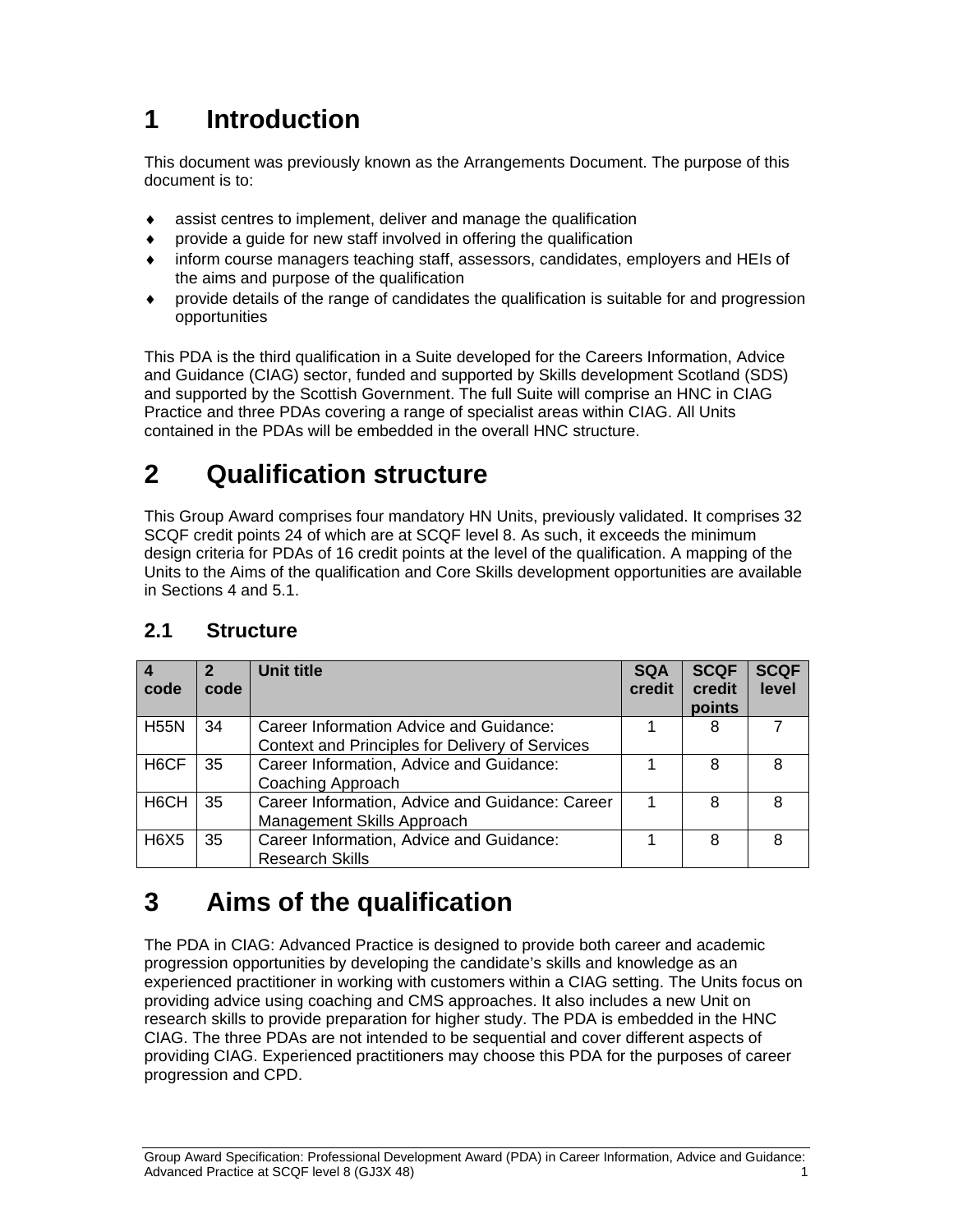### **3.1 General aims of the qualification**

All PDAs have a range of broad aims that are generally applicable to equivalent qualifications:

- 1 Developing critical and evaluative thinking and ability to manage and absorb large amounts of information.
- 2 Developing problem-solving skills.
- 3 Developing as self-directed and self-reflective candidates.
- 4 Developing the ability to be flexible and to work co-operatively within a team structure.
- 5 Developing transferable skills such as study and research skills, presentation techniques, personal effectiveness.
- 6 Enabling progression within the SCQF including progression to HE.
- 7 Providing opportunities for career planning and enhancing employment prospects.<br>8 Developing an individual's Core Skills profiles
- Developing an individual's Core Skills profiles.

#### **3.2 Specific aims of the qualification**

- 9 To develop and enhance understanding of the historical development of the current context and principles underpinning the provision of CIAG.
- 10 To develop industry-specific skills and knowledge in the field of CIAG.
- 11 To develop knowledge and specific skills in different approaches to providing CIAG, ie Coaching and Career Management Skills in order to be able to assess customer needs and provide effective support to customers.
- 12 Develop and enhance experience and working practices to the current accepted professional standards by carrying out relevant research in relation to providing CIAG to a range of customers.

The table in Section 5.1 identifies how the aims are met by the structure and content of the qualification.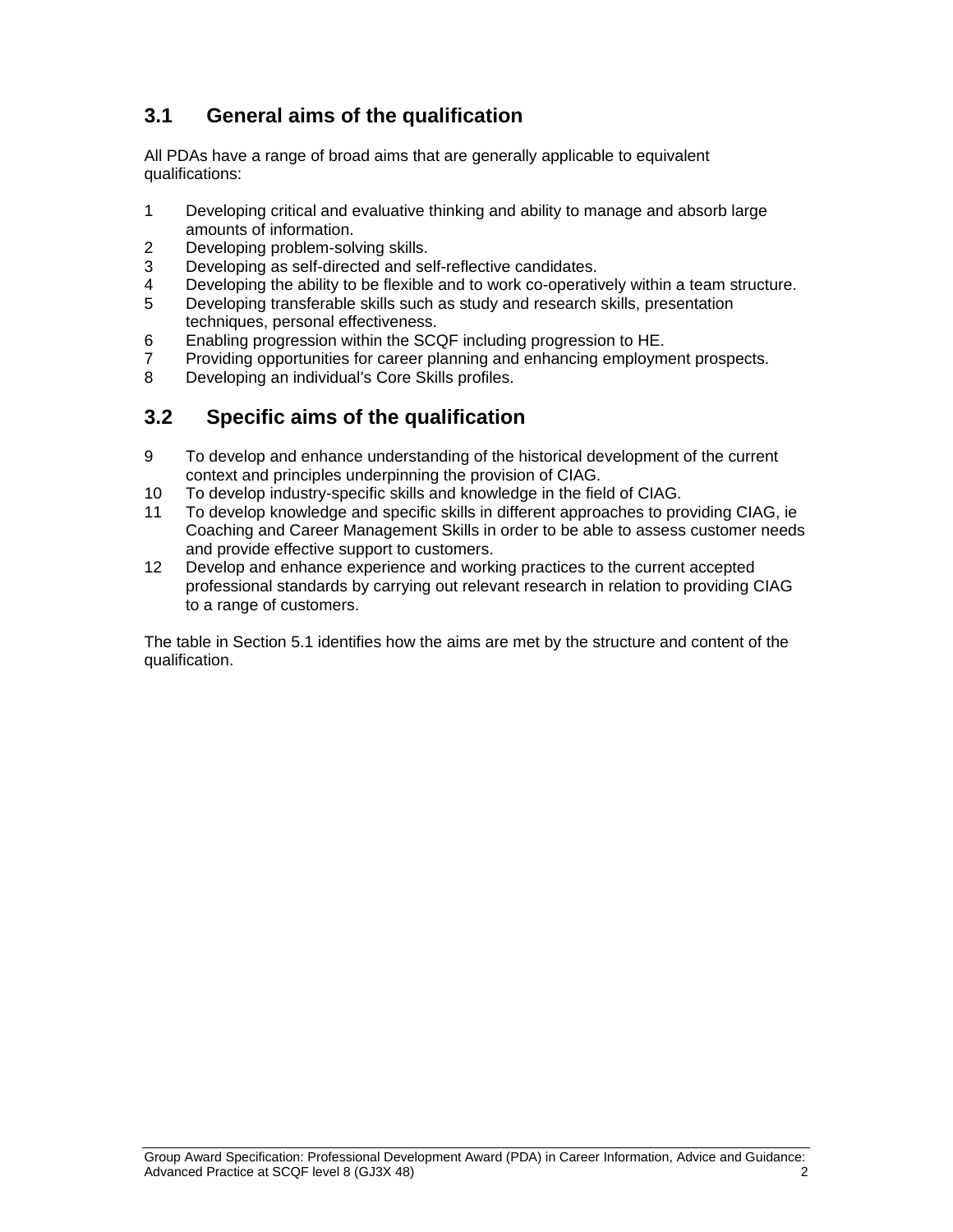# **4 Recommended entry to the qualification**

Entry to this qualification is at the discretion of the centre. The following information on prior knowledge, skills, experience or qualifications that provide suitable preparation for this qualification is illustrative and for guidance only.

This qualification is designed primarily to develop new and enhance existing industry-specific skills and knowledge in the field of CIAG. The component Units are a blend of theory and practice to develop both understanding and competence. As such, candidates would benefit from having an understanding of the skills and knowledge utilised in the Advice and Guidance sector in general and CIAG in particular. As this is a level 8 qualification, a candidate's potential ability to achieve the award may be demonstrated by previous achievement of one or more of the following:

- Successful completion of PDA CIAG: Customer Support and/or PDA CIAG Customer Engagement
- Occupationally relevant skills and experience developed in a paid or voluntary capacity
- SVQ level 3 in a related area, eg SVQ Advice and Guidance
- ◆ SVQ level 2 in Advice and Guidance Support
- ◆ PDA Certificate Advice and Guidance: Design and Prepare Group Sessions
- ◆ PDA Certificate Advice and Guidance: Deliver Group Sessions
- PDA Certificate Advice and Guidance: Developing Client Contact
- ◆ PDA Certificate Advice and Guidance: Managing Information
- PDA Certificate Advice and Guidance: Professional Practice
- PDA Certificate: Advice and Guidance: Providing Inclusive Support to Young People Facing Transition
- PDA Certificate Advice and Guidance: Supporting Clients Through the Medium of Telecommunications
- PDA Certificate Advice and Guidance: Working Within a Network to Support Clients
- PDA Certificate Advice and Guidance: In-depth Advice and Guidance Interviewing
- PDA Certificate Advice and Guidance: Providing Information and Support to Clients
- ◆ PDA Certificate: Money Advice and Guidance
- ◆ Front Line Guidance (Customised Award)
- ◆ Highers: a minimum of two at C or above
- HNC/HND
- NQ Units/SGAs: at SCQF level 6 in appropriate subject area
- Qualifications from another Awarding Body/Professional Body equivalent to any of the above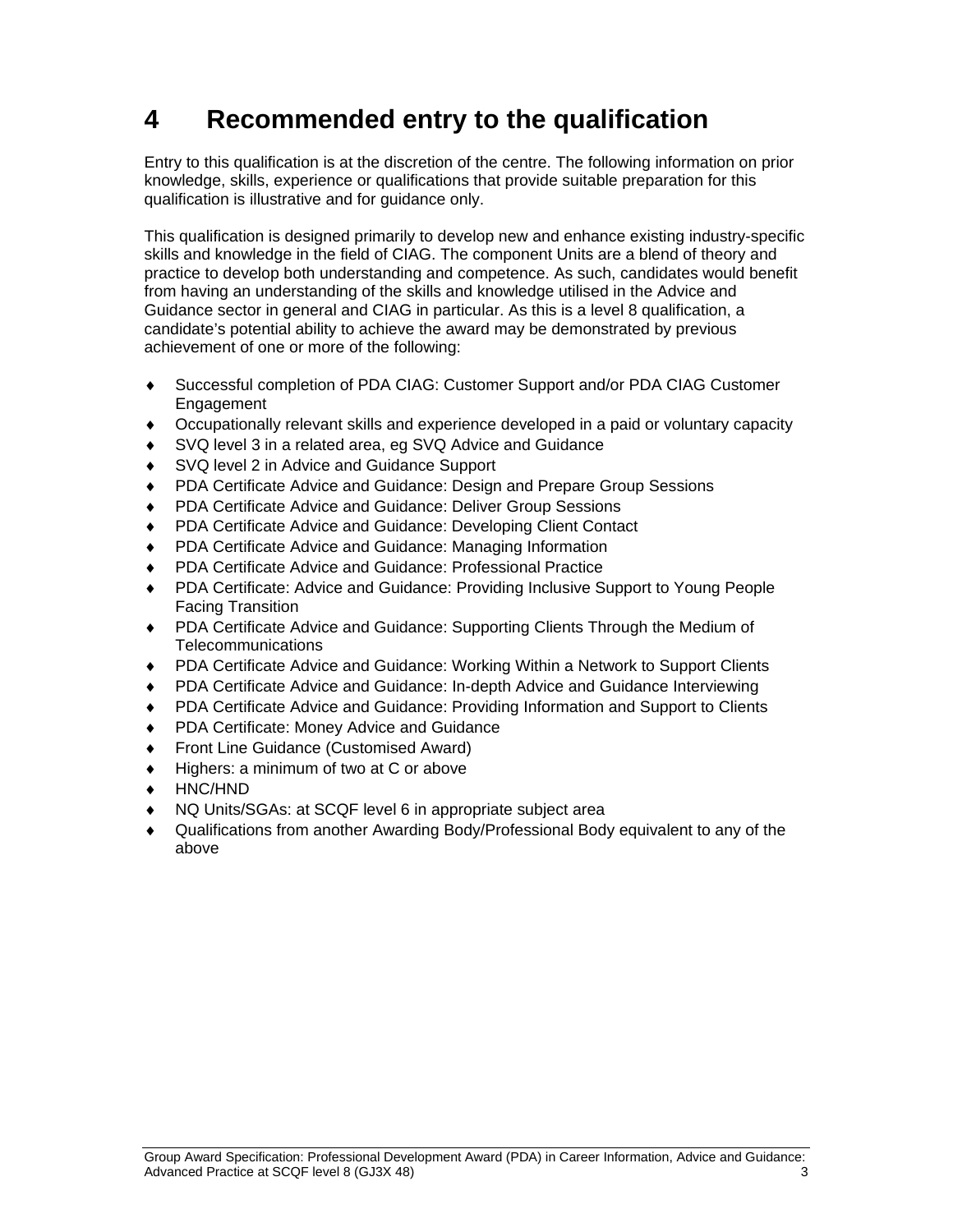### **4.1 Core Skills entry profile**

The Core Skill entry profile provides a summary of the associated assessment activities that exemplify why a particular level has been recommended for this qualification. The information should be used to identify if additional learning support needs to be put in place for candidates whose Core Skills profile is below the recommended entry level or whether candidates should be encouraged to do an alternative level or learning programme.

Whilst entry to the award is ultimately at the discretion of individual centres, it is anticipated that candidates should have attained Core Skills at the following SCQF level prior to undertaking the award.

| <b>Core Skill</b>                                 | <b>Recommended</b><br><b>SCQF entry</b><br>profile | <b>Associated assessment activities</b>                                                                                                                                                                        |
|---------------------------------------------------|----------------------------------------------------|----------------------------------------------------------------------------------------------------------------------------------------------------------------------------------------------------------------|
| Communication                                     | 5                                                  | Candidates will require effective<br>communication skills as they will be<br>dealing with members of the public<br>and internal and external colleagues.                                                       |
| Numeracy                                          | 5                                                  | Candidates will require good<br>numeracy skills to complete the<br>qualification.                                                                                                                              |
| Information and Communication<br>Technology (ICT) | 5                                                  | Candidates will require a range of IT<br>skills to undertake assignments and<br>undertake research related to the<br>provision of CIAG.                                                                        |
| Problem Solving                                   | 5                                                  | Candidates will require problem<br>solving skills to successfully adapt to<br>overcome barriers and address<br>changing circumstances and different<br>customer requirements. All Units<br>develop this skill. |
| <b>Working with Others</b>                        | 5                                                  | Candidates will require to work<br>effectively with others particularly<br>within the Units, CIAG: Coaching<br>Approach and CIAG: Career<br>Management Skills Approach.                                        |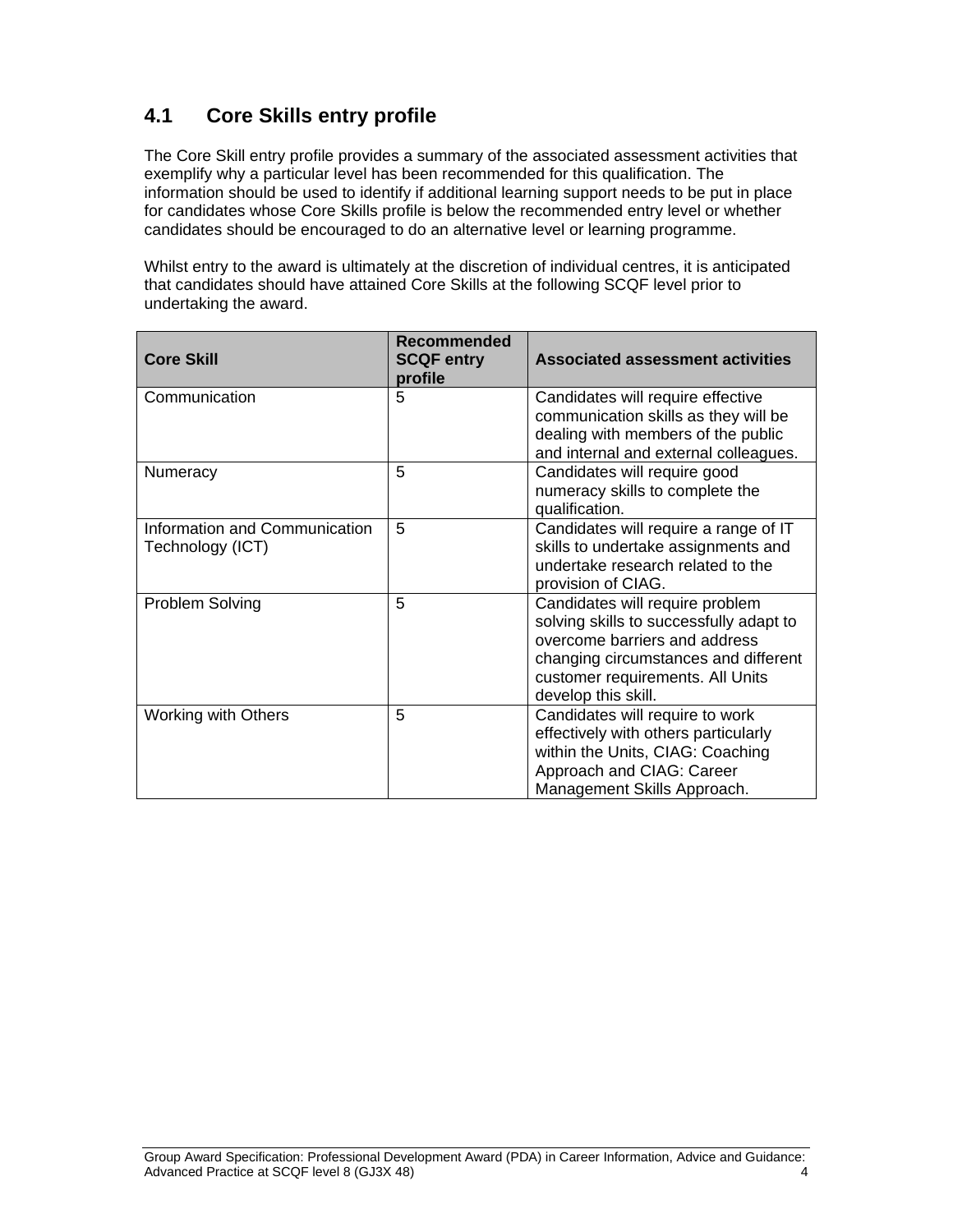## **4.2 Core Skills Exit Profile**

| <b>Core Skill</b>                                 | <b>Recommended</b><br><b>SCQF entry</b><br>profile | <b>Associated assessment activities</b>                                                                                                                                                                                                                            |
|---------------------------------------------------|----------------------------------------------------|--------------------------------------------------------------------------------------------------------------------------------------------------------------------------------------------------------------------------------------------------------------------|
| Communication                                     | 6                                                  | Effective communication is at the<br>heart of CIAG. Successful completion<br>of the Units will consolidate and<br>develop pre-existing skills.                                                                                                                     |
| Numeracy                                          | 5                                                  | Candidates will require good<br>numeracy skills to complete the<br>qualification. However, opportunities<br>to progress within this Core Skill may<br>be limited in the candidate's day-to-<br>day role.                                                           |
| Information and Communication<br>Technology (ICT) | 6                                                  | Candidates may utilise a range of IT<br>skills to research information and<br>present assignments and to support<br>customers to access and use CIAG<br>effectively.                                                                                               |
| Problem Solving                                   | 6                                                  | Candidates will apply creativity and<br>problem solving skills to overcome<br>barriers and adapt to changing<br>circumstances and customer<br>requirements. These skills will be<br>developed by all Units in the PDA.                                             |
| <b>Working with Others</b>                        | 6                                                  | Working with Others is essential to<br>being an effective practitioner.<br>Candidates will work with a range of<br>internal and external colleagues as<br>well as members of the public so will<br>be able to demonstrate skills<br>development through the Units. |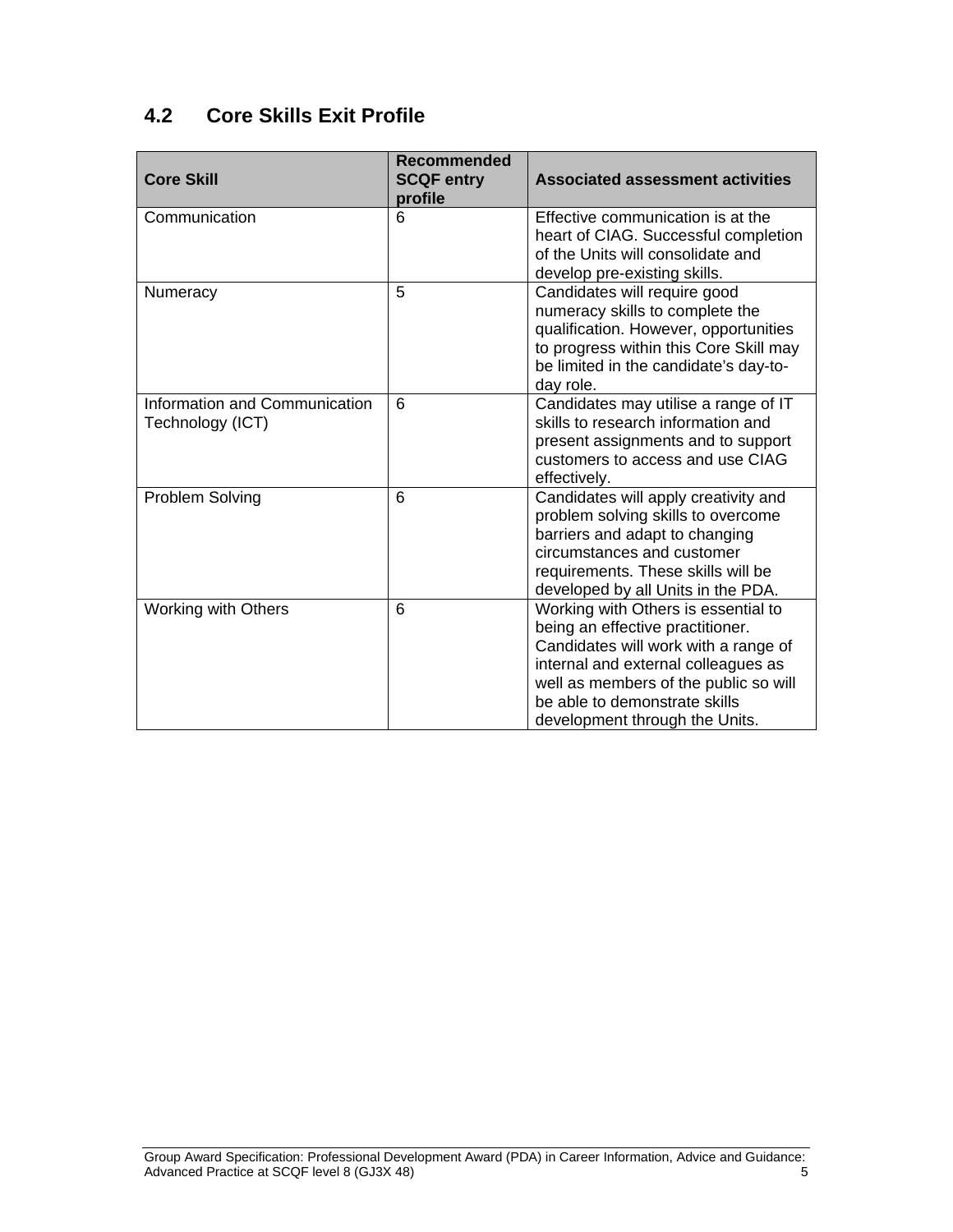# **5 Additional benefits of the qualification in meeting employer needs**

This qualification was designed to meet a specific industry need for the development of knowledge, skills and competence and to meet CPD requirements for the CIAG workforce and what follows are details on how that purpose has been met through mapping of the Units to the aims of the qualification. Through meeting the aims, additional value has been achieved by linking the Unit standards with those defined in National Occupational Standards and/or trade/professional body requirements. In addition, significant opportunities exist for candidates to develop and enhance the more generic, Core, skills throughout this qualification.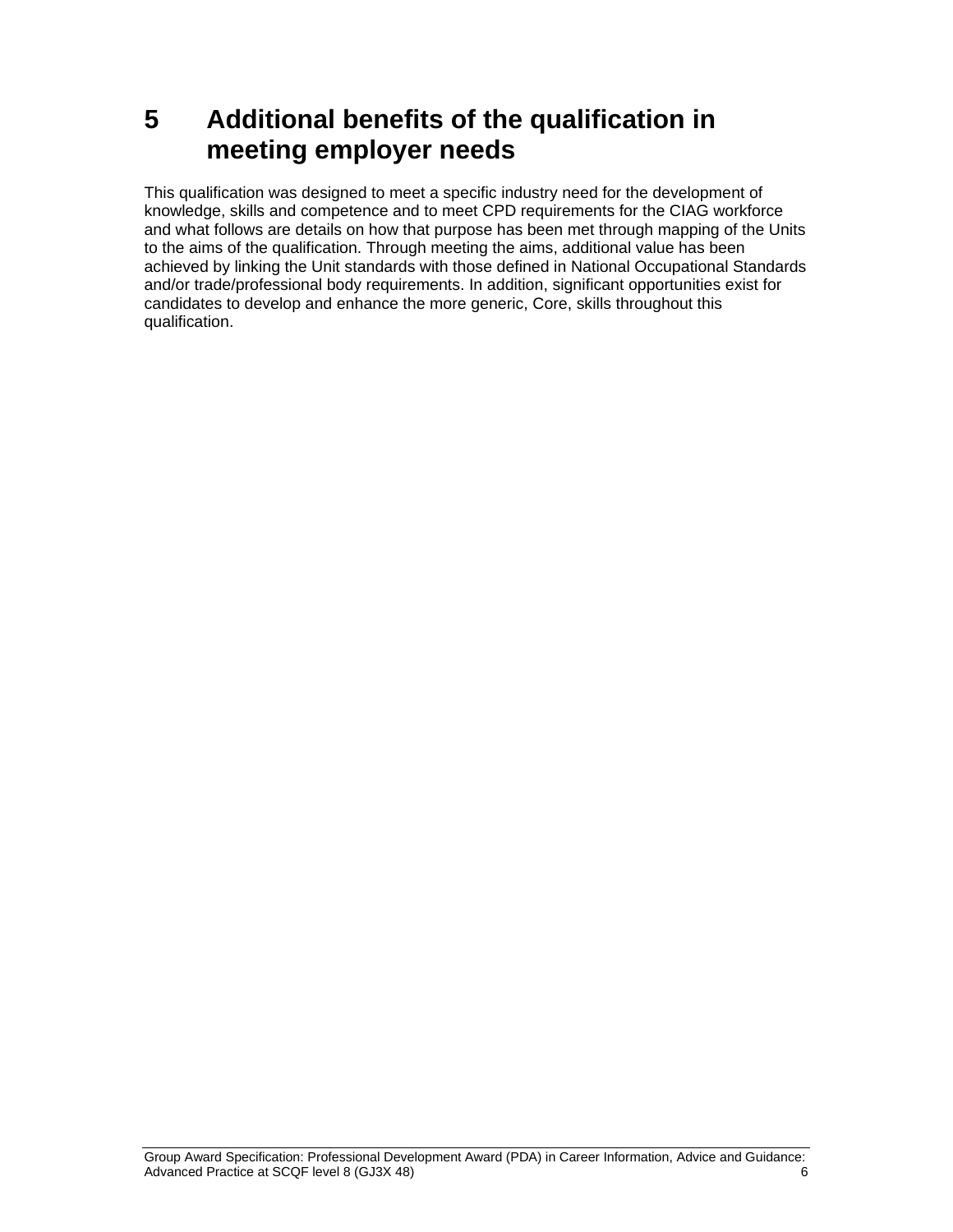| Code           | Unit title                                                                    |   | Aims |   |   |   |   |   |  |  |    |  |
|----------------|-------------------------------------------------------------------------------|---|------|---|---|---|---|---|--|--|----|--|
|                |                                                                               |   |      |   |   |   |   |   |  |  | ιu |  |
| H55N 34        | CIAG: Context and Principles for Delivery of<br><b>Services</b>               |   |      | ∧ |   |   |   |   |  |  |    |  |
| <b>H6CF 35</b> | Career Information, Advice and Guidance: Coaching<br>Approach                 |   | v    | х |   | X |   |   |  |  |    |  |
| <b>H6CH 35</b> | Career Information, Advice and Guidance: Career<br>Management Skills Approach | X | v    |   | Χ |   |   | X |  |  |    |  |
| H6X5 35        | Career Information, Advice and Guidance: Research<br>Skills                   |   | v    |   | Χ |   | ◡ | х |  |  |    |  |

## **5.1 Mapping of qualification aims to Units**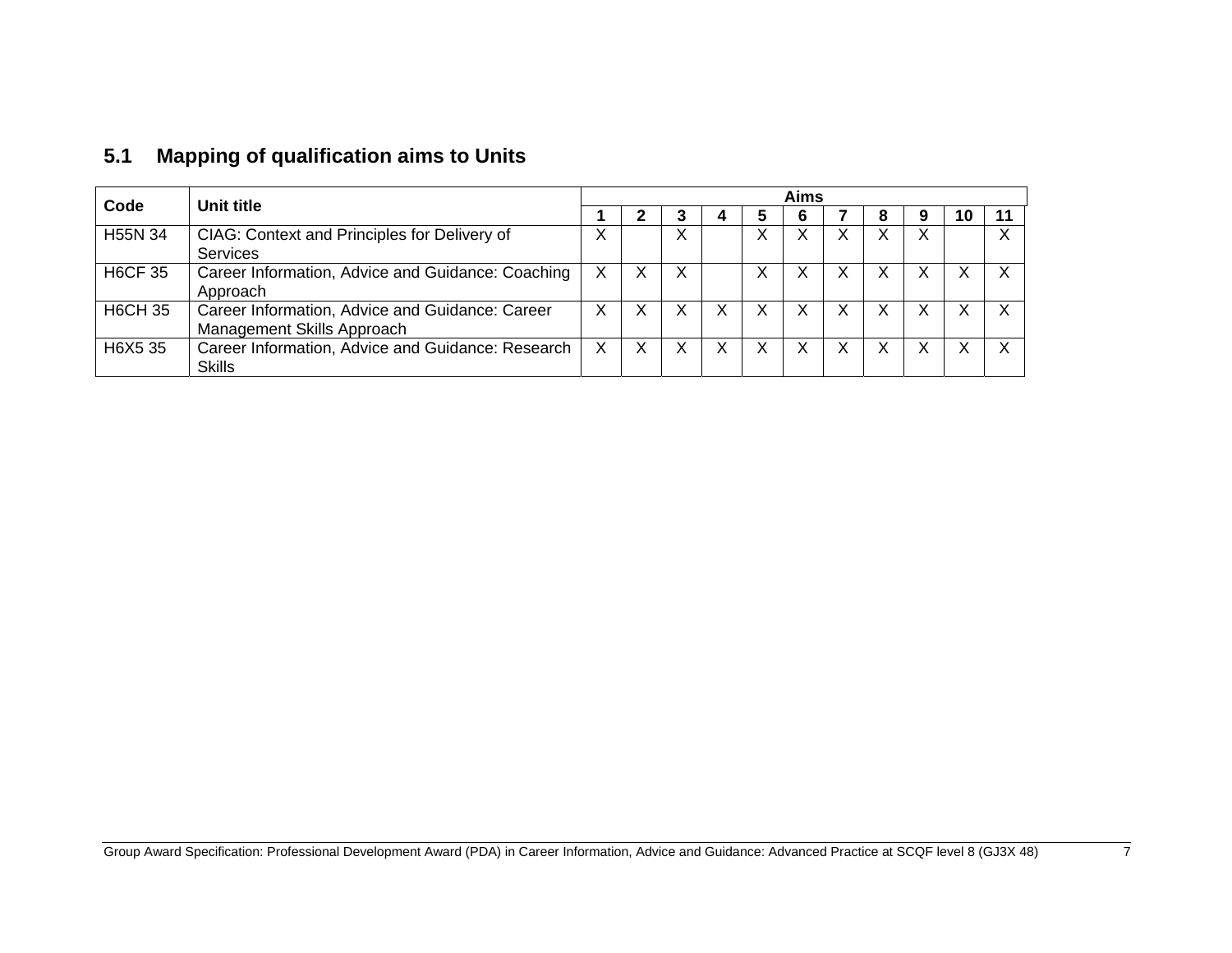#### **5.2 Mapping of National Occupational Standards (NOS) and/or trade body standards**

The National Occupational Standards (NOS) for Career Information Advice and Guidance developed by Lifelong Learning UK (LLUK) in 2010 informed the development of the component Units of this award. There is no discrete SVQ in CIAG although there are longestablished SVQs in Advice and Guidance which contain NOS relevant to CIAG.

The field in Scotland welcomed the NOS but subsequent consultation with the sector did not support the development of an SVQ structure. This was picked up in the Strategy Document *A Qualifications And Continuous Professional Development Framework For The Career Development Workforce In Scotland* published in 2013

The Career Development National Occupational Standards (NOS) intend to define the competencies required to carry out the functions delivered by the career development workforce and were developed and reviewed against the functional map for Career Guidance (2010).

The NOS are intended as a high level strategic overview of the competencies required to fulfil the tasks required in the career development sector. The NOS are not designed to describe specific roles. Role definitions are normally based on a number of the functions, as defined within the functional map, and therefore role definitions can relate to a number of standards. There is no expectation that a job role would encompass all the performance requirements across every standard, rather that specific jobs will utilise the appropriate standards.

The standards do not equate directly to qualifications, but are used to derive relevant competency-based qualifications for the career development sector.

Each comprises a number of Performance Criteria which an individual should demonstrate to be competent in the sector. Each standard also has underpinning knowledge and understanding.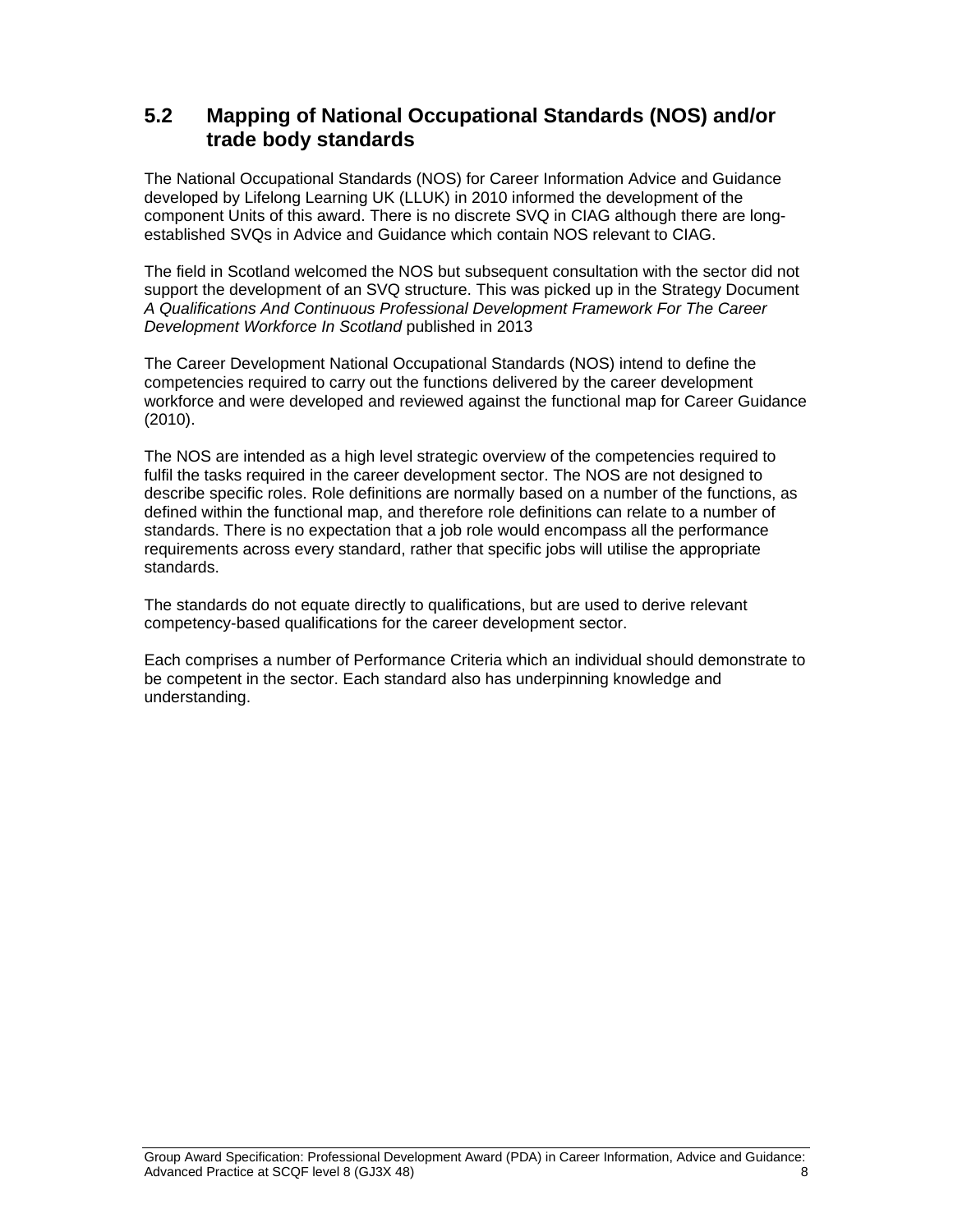| 5.2.1 Mapping of NOS to Units |  |  |  |  |
|-------------------------------|--|--|--|--|
|-------------------------------|--|--|--|--|

| Code           | <b>Unit title</b>                                     | <b>SSC</b><br>code | <b>NOS</b>                                                                                     |
|----------------|-------------------------------------------------------|--------------------|------------------------------------------------------------------------------------------------|
| H55N 34        | CIAG: Context and Principles for Delivery of Services | CrD01              | Build and apply understanding of theory and effective<br>practice in career development        |
|                |                                                       | CrD03              | Develop and apply ethical practice in your career<br>development role                          |
| <b>H6CF 35</b> | <b>CIAG: Coaching Skills</b>                          | CrD05              | Work with individuals to explore and identify their needs<br>and aspirations                   |
|                |                                                       | CrD07              | Deliver individual and group development through career-<br>related learning                   |
|                |                                                       | CrD04              | Build and maintain relationships with individuals to ensure a<br>client-centred approach       |
|                |                                                       | CrD09              | Provide on-going support to help individuals achieve their<br>goals and development objectives |
| <b>H6CH 35</b> | CIAG: Career Management Skills Approach               | CrD08              | Enable individuals to use and apply information for career<br>Development                      |
|                |                                                       | CrD02              | Reflect on, develop and maintain own skills and practice in<br>career advice and guidance      |
|                |                                                       | CrD01              | Build and apply understanding of theory and effective<br>practice in career development        |
|                |                                                       | CrD <sub>10</sub>  | Help individuals evaluate their progress and achievement<br>and plan for the future            |
|                |                                                       | CrD06              | Enable individuals to set realistic goals and career<br>development objectives                 |
| H6X5 35        | <b>CIAG: Research Skills</b>                          | CrD02              | Reflect on, develop and maintain own skills and practice in<br>career advice and guidance      |
|                |                                                       | CrD01              | Build and apply understanding of theory and effective<br>practice in career development        |
|                |                                                       | CrD <sub>16</sub>  | Plan and undertake research on behalf of the service                                           |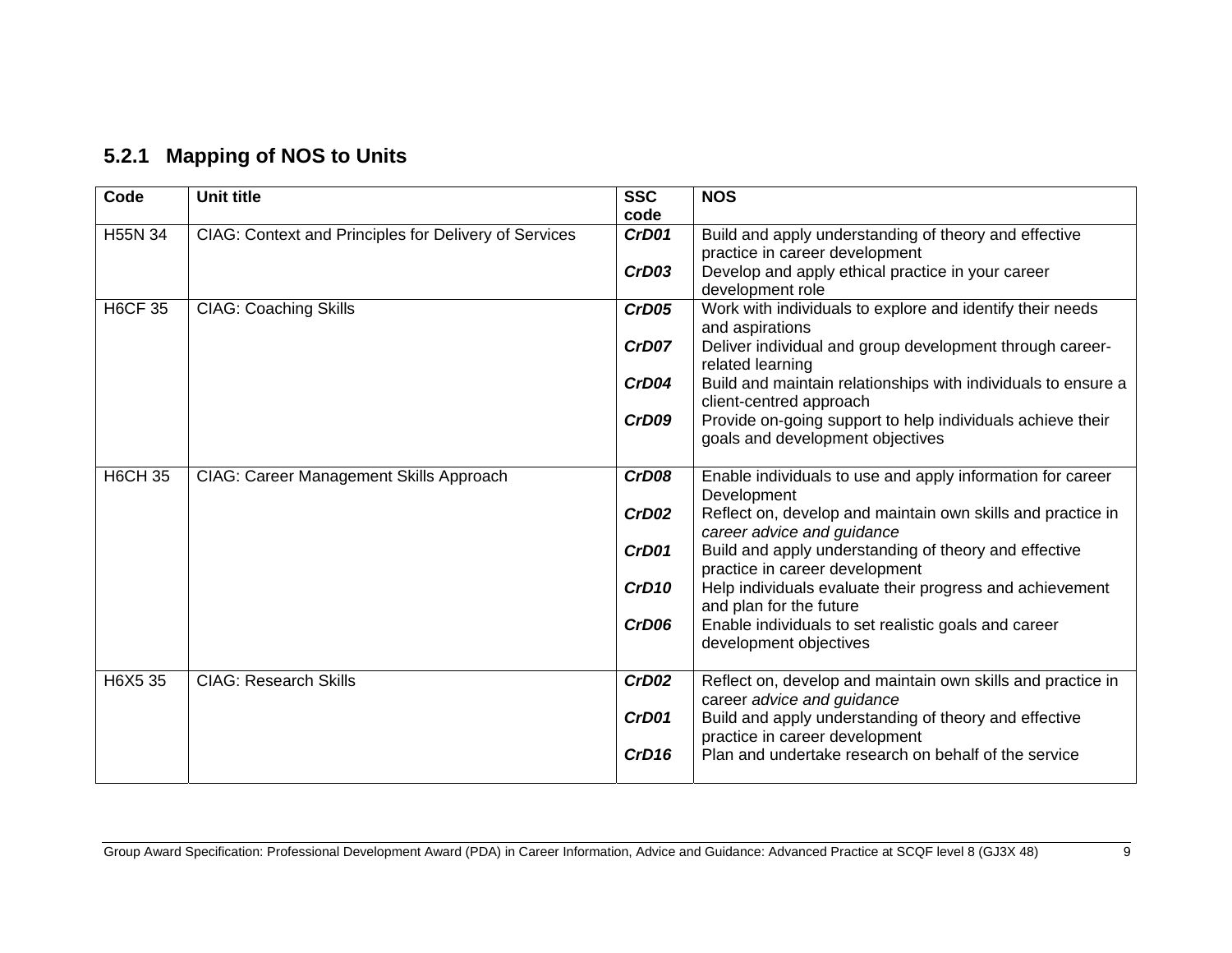### **5.3 Mapping of Core Skills development opportunities across the qualification**

The following Core Skills are signposted, which means candidates will develop aspects of Core Skills through teaching and learning approaches.

|                |                                                          |         | Communication | Numeracy                       |                                |                          | <b>ICT</b>                             |                      | <b>Problem Solving</b>          |                                | <b>Working with</b><br><b>Others</b>        |                                           |
|----------------|----------------------------------------------------------|---------|---------------|--------------------------------|--------------------------------|--------------------------|----------------------------------------|----------------------|---------------------------------|--------------------------------|---------------------------------------------|-------------------------------------------|
| Unit code      | Unit title                                               | Written | <b>Oral</b>   | mbel<br>E<br>z<br>ත<br>・読<br>Ë | Using Graphical<br>Information | Accessing<br>Information | eating<br>Providing/Cre<br>Information | Thinking<br>Critical | ខេ គ្ន<br>Planning<br>Organisin | and<br>Reviewing<br>Evaluating | with<br>Working<br>Co-operatively<br>Others | Reviewing<br>Co-operative<br>Contribution |
| H55N 34        | CIAG: Context and Principles for Delivery of<br>Services | X       |               |                                |                                | X                        | X                                      | X                    |                                 | X                              |                                             |                                           |
| <b>H6CF 35</b> | CIAG: Coaching Approach                                  | X       | X             | X                              |                                | X                        | X                                      | E.                   | Е                               | Е                              | X                                           | X                                         |
| <b>H6CH 35</b> | <b>CIAG: Career Management Skills</b>                    | ⋏       | X             | X                              | ⋏                              | X                        | X                                      | Е                    | Е                               | E                              | X                                           | X                                         |
| H6X5 35        | <b>CIAG: Research Skills</b>                             | ⌒       | X             | X                              |                                | X                        | X                                      | X                    | X                               | X                              | X                                           | X                                         |

Achievement of the Core Skill of Problem Solving is embedded within the following Units; H6CF 35 CIAG: Coaching Approach and H6CH 35 CIAG: Career Management Skills.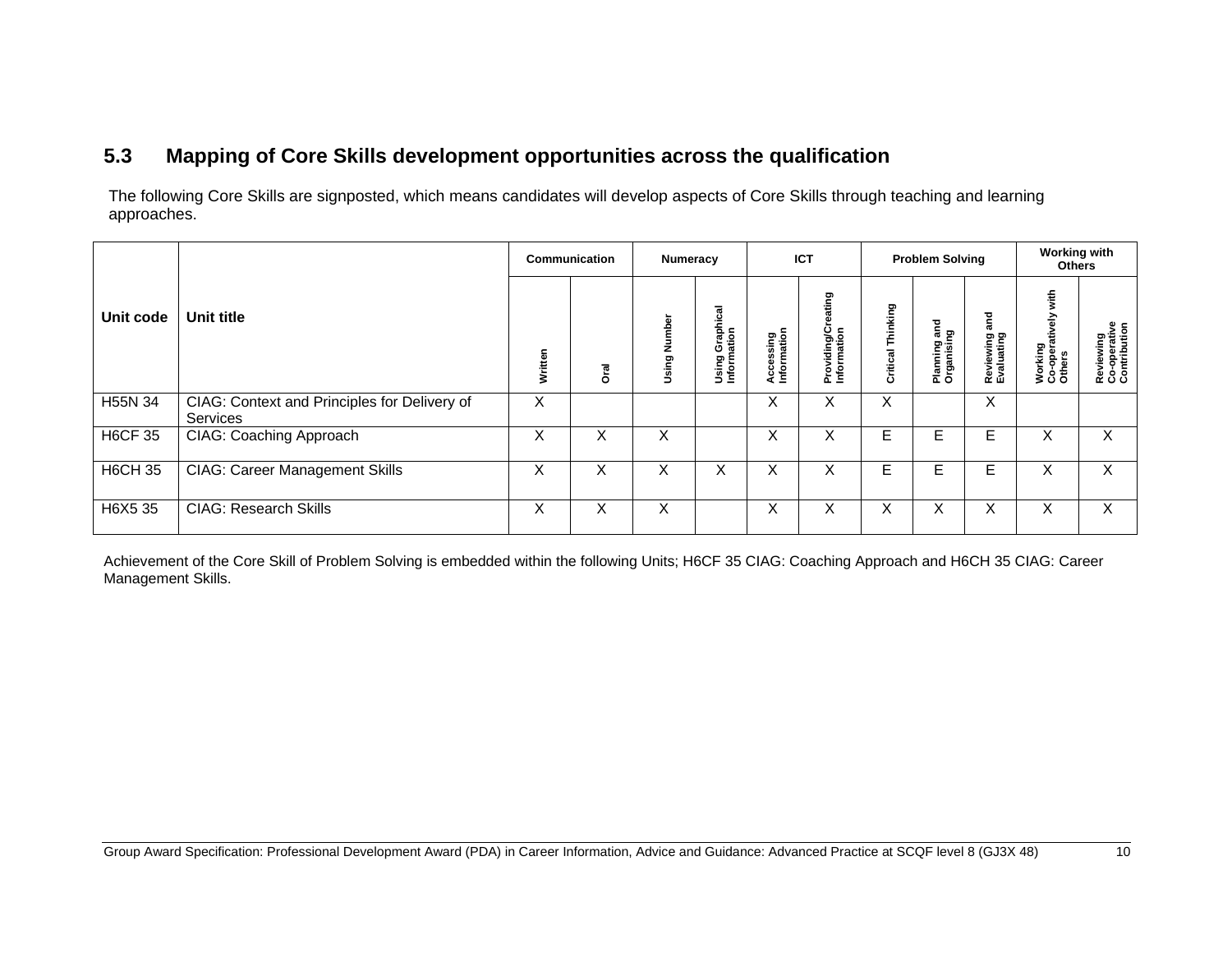### **5.4 Assessment Strategy for the qualification**

Each of the component Units of this PDA is a stand-alone Unit with discrete Evidence Requirements and Assessment Guidelines. The following is designed to provide guidance for delivering Centres to develop appropriate assessments to meet the Evidence Requirements. It is NOT prescriptive and centres retain the flexibility to design assessments to meet their needs.

SQA encourages centres to take a holistic view of assessment wherever practicable, both within and across Units. This has the benefit of streamlining the assessment process and can result in a lessening of the assessment burden on candidates. Where possible, a single piece of work may contribute to meeting several parts of the Evidence Requirements.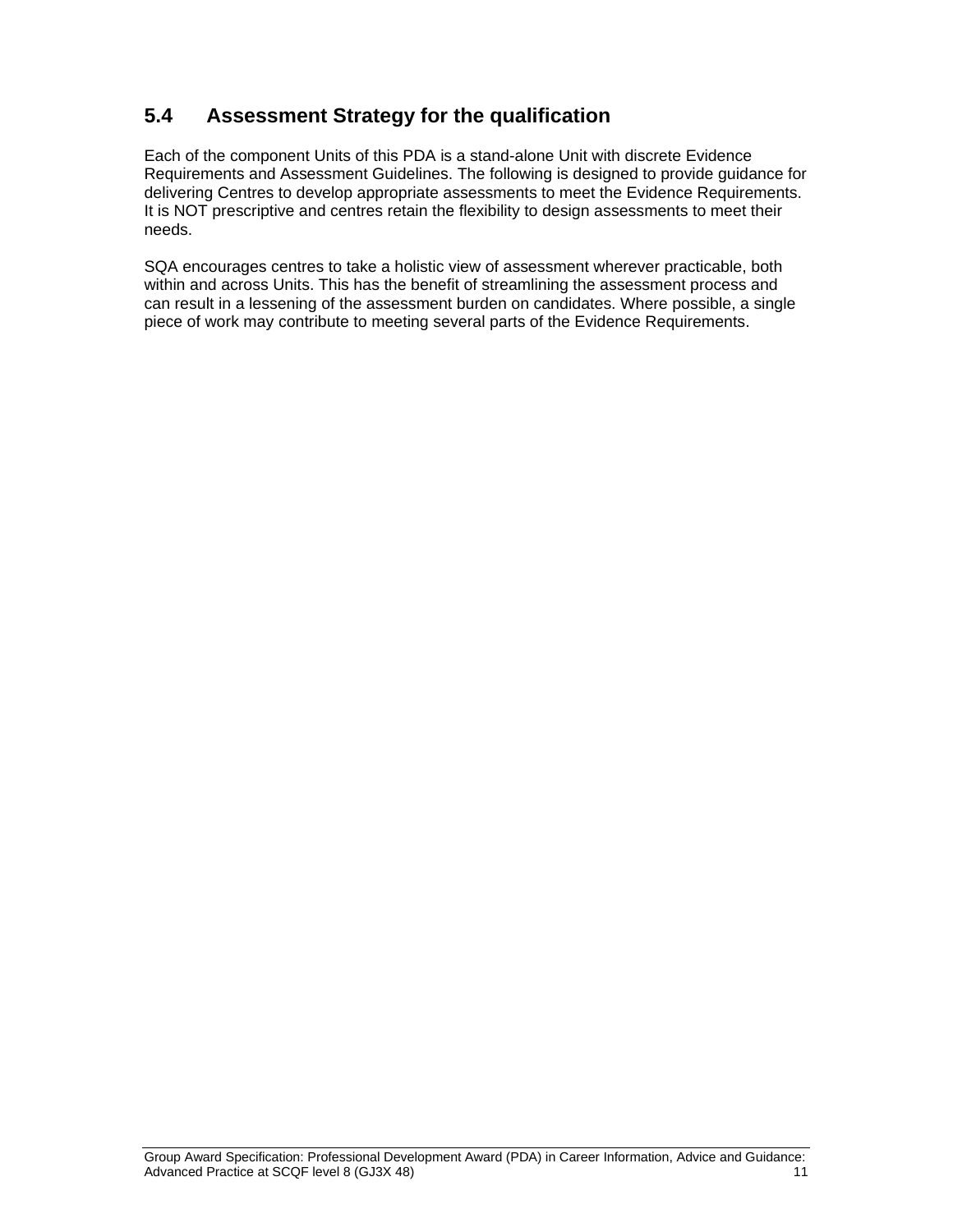| <b>Unit</b>                                                            | <b>Assessment</b>                                                                                                                                  |                                                                                                                                                    |                                                                                                                                                                                                                                                                                                                                                                                                                                                                                                                                              |  |  |  |  |  |  |
|------------------------------------------------------------------------|----------------------------------------------------------------------------------------------------------------------------------------------------|----------------------------------------------------------------------------------------------------------------------------------------------------|----------------------------------------------------------------------------------------------------------------------------------------------------------------------------------------------------------------------------------------------------------------------------------------------------------------------------------------------------------------------------------------------------------------------------------------------------------------------------------------------------------------------------------------------|--|--|--|--|--|--|
|                                                                        | <b>Outcome 1</b>                                                                                                                                   | <b>Outcome 3</b>                                                                                                                                   |                                                                                                                                                                                                                                                                                                                                                                                                                                                                                                                                              |  |  |  |  |  |  |
| <b>CIAG: Context and Principles for</b><br><b>Delivery of Services</b> | An extended response in an<br>appropriate format to cover all<br>Evidence Requirements.<br>Outcome1 and Outcome 2 can<br>be assessed holistically. | An extended response in an<br>appropriate format to cover all<br>Evidence Requirements.<br>Outcome1 and Outcome 2 can<br>be assessed holistically. | An investigative report based<br>on either the candidate's own<br>workplace, or where<br>appropriate using case studies,<br>which covers the following:<br>An explanation of two<br>different models of<br>organisational service<br>delivery.<br>An explanation of why<br>partnership working is<br>important to all models of<br>CIAG service delivery.<br>An investigation of how one<br>organisation ensures that<br>their service delivery<br>embeds the CIAG ethics,<br>principles and values<br>identified in Outcomes 1<br>and $2$ . |  |  |  |  |  |  |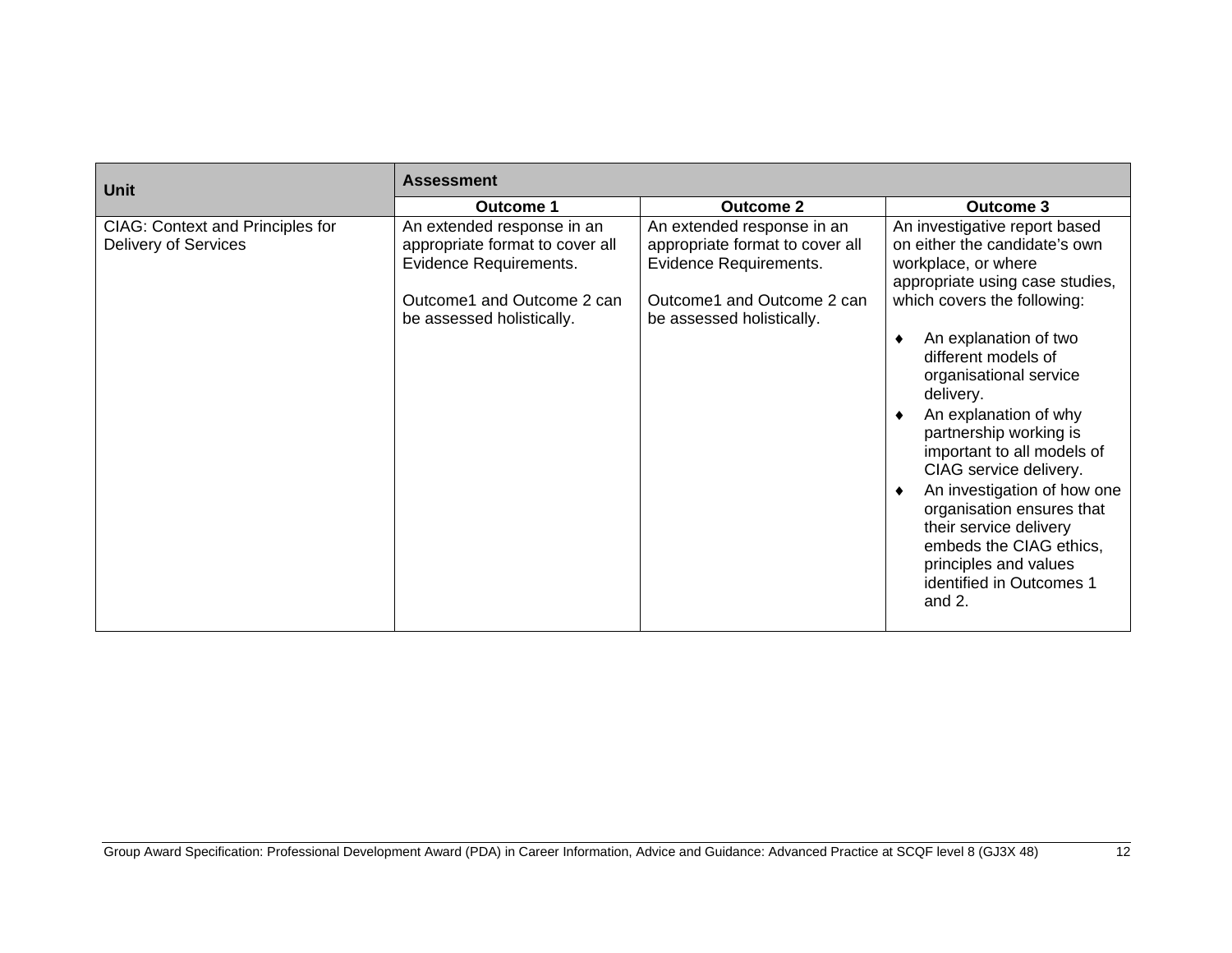| Unit                           | <b>Assessment</b>                                                                                                                                          |                                                                                                                                                                                                                                                                                                                                                                          |                                                                                                                                                                                                                                                                                                                                                                                                                                                                                                                                                                                                                                                                                                                                              |  |  |  |  |  |
|--------------------------------|------------------------------------------------------------------------------------------------------------------------------------------------------------|--------------------------------------------------------------------------------------------------------------------------------------------------------------------------------------------------------------------------------------------------------------------------------------------------------------------------------------------------------------------------|----------------------------------------------------------------------------------------------------------------------------------------------------------------------------------------------------------------------------------------------------------------------------------------------------------------------------------------------------------------------------------------------------------------------------------------------------------------------------------------------------------------------------------------------------------------------------------------------------------------------------------------------------------------------------------------------------------------------------------------------|--|--|--|--|--|
|                                | <b>Outcome 1</b>                                                                                                                                           | <b>Outcome 2</b>                                                                                                                                                                                                                                                                                                                                                         | <b>Outcome 3</b>                                                                                                                                                                                                                                                                                                                                                                                                                                                                                                                                                                                                                                                                                                                             |  |  |  |  |  |
| <b>CIAG: Coaching Approach</b> | A series of restricted response<br>questions or an extended<br>response in an appropriate<br>format to cover all Evidence<br>Requirements.<br>Closed-book. | Assessor observation of a<br>minimum of one CIAG interview<br>supported by an observation<br>checklist and a record of<br>interview Outcomes.<br>Professional discussion or<br>additional questioning may be<br>useful to clarify the candidate's<br>underpinning knowledge from<br>the Outcome particularly those<br>elements not evidenced in the<br>observed session. | A reflective account including:<br>a review of their own<br>$\bullet$<br>performance.<br>the effectiveness of the<br>interview based on<br>feedback from a variety of<br>sources.<br>identification of areas for<br>$\bullet$<br>own future improvement.<br>they should also explain<br>$\bullet$<br>how inclusiveness and<br>equality was ensured<br>during the interviews.<br><b>Outcome 3</b><br>The use of professional<br>discussion or additional<br>questioning may be useful to<br>clarify the candidate's<br>underpinning knowledge from<br>the Outcome particularly those<br>elements not evidenced in the<br>observed session. The<br>confidentiality of the customers<br>must be maintained during any<br>workplace assessments. |  |  |  |  |  |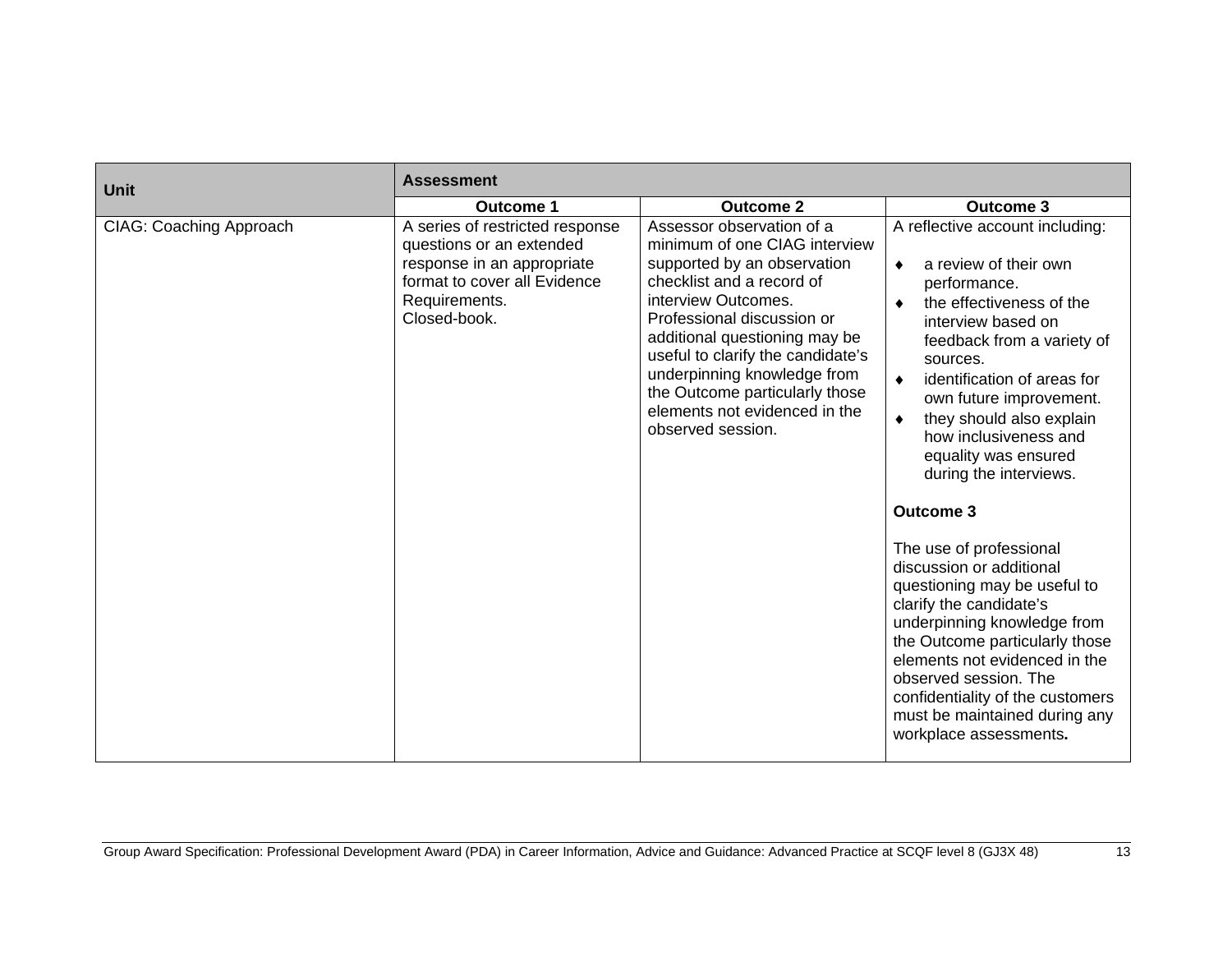| Unit                                  | <b>Assessment</b>                                                                                                                                                                                                                                                                                                                                                                                  |                                                                                                                                                                                                                                                                                                                                                                                                                                                                                                                                                                                                                                                                                                                                                                                                                                                                                                                                             |                                                                                                                                                                                                                                                                                                                                                                                                                                                                                                                                                                                                                                                                                                                                           |  |  |  |  |
|---------------------------------------|----------------------------------------------------------------------------------------------------------------------------------------------------------------------------------------------------------------------------------------------------------------------------------------------------------------------------------------------------------------------------------------------------|---------------------------------------------------------------------------------------------------------------------------------------------------------------------------------------------------------------------------------------------------------------------------------------------------------------------------------------------------------------------------------------------------------------------------------------------------------------------------------------------------------------------------------------------------------------------------------------------------------------------------------------------------------------------------------------------------------------------------------------------------------------------------------------------------------------------------------------------------------------------------------------------------------------------------------------------|-------------------------------------------------------------------------------------------------------------------------------------------------------------------------------------------------------------------------------------------------------------------------------------------------------------------------------------------------------------------------------------------------------------------------------------------------------------------------------------------------------------------------------------------------------------------------------------------------------------------------------------------------------------------------------------------------------------------------------------------|--|--|--|--|
|                                       | <b>Outcome 1</b>                                                                                                                                                                                                                                                                                                                                                                                   | <b>Outcome 2</b>                                                                                                                                                                                                                                                                                                                                                                                                                                                                                                                                                                                                                                                                                                                                                                                                                                                                                                                            | <b>Outcome 3</b>                                                                                                                                                                                                                                                                                                                                                                                                                                                                                                                                                                                                                                                                                                                          |  |  |  |  |
| <b>CIAG: Career Management Skills</b> | A series of restricted response<br>questions or one extended<br>response in an appropriate<br>format to cover all Evidence<br>Requirements. It is<br>recommended that questions<br>are structured to establish the<br>candidate's range of knowledge<br>and to allow them to expand<br>upon the three specific areas<br>which are most important to<br>them in their current role.<br>Closed-book. | Assessor observation of a<br>minimum of one candidate<br>interaction with a customer<br>supporting them to access and<br>use career-related information.<br>The observation should be<br>supported by an observation<br>checklist, a record of the<br>Outcomes of the support<br>activity and resource materials<br>used. Candidates should use<br>the observation checklist to<br>record their interaction with<br>another customer or a further<br>different support activity with<br>the same customer. Candidates<br>could use the observation<br>checklists to help form their<br>review in Outcome 3.<br>The use of professional<br>discussion or additional<br>questioning may be used to<br>clarify the candidate's<br>underpinning knowledge from<br>the Outcome particularly those<br>not evidenced in the observed<br>session. The use of observation<br>and questioning will also<br>authenticate the work of the<br>candidate. | A reflective account including:<br>a review of their own<br>performance<br>the effectiveness of the<br>$\bullet$<br>support given to the<br>customer based on<br>feedback from a variety of<br>sources<br>identification of areas for<br>$\bullet$<br>own future improvement<br>They should also explain how<br>equality and inclusiveness were<br>promoted during the support<br>activities.<br>The use of professional<br>discussion or additional<br>questioning may be useful to<br>clarify the candidate's<br>underpinning knowledge from<br>the Outcome particularly those<br>elements not evidenced in the<br>observed session. The<br>confidentiality of the customers<br>must be maintained during any<br>workplace assessments. |  |  |  |  |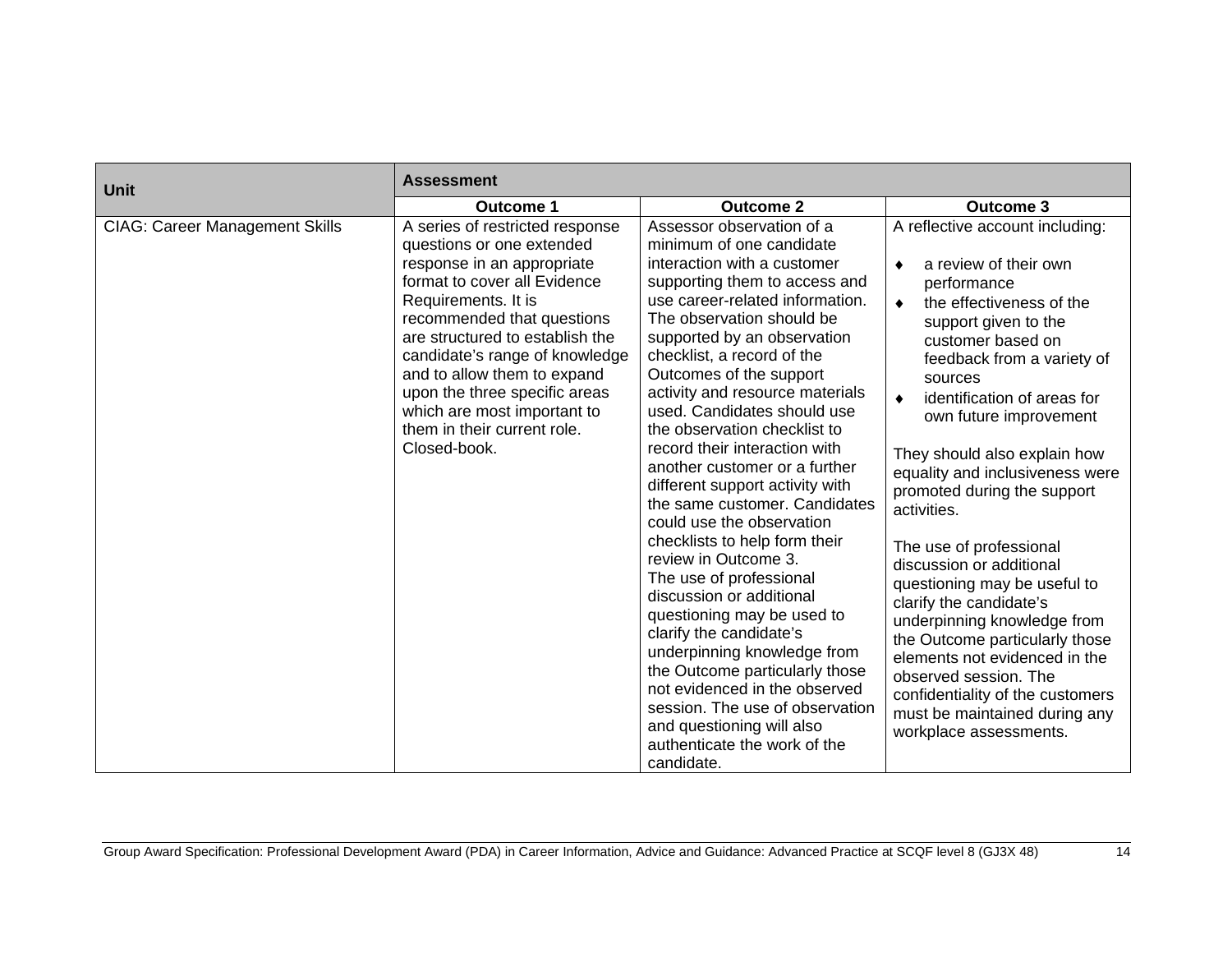| Unit                         | <b>Assessment</b>                                                                                                                                                                                                                                                                                                                                                                                                                                                                                                                                                                                                                                                                                                                                        |                                                                                                                                                                                                                                                                                                                                                                                                                                                                                                                                                                                                                                                                                              |                                                                                                                                                                                                                                                                                                                                                                                                                                                                                                                                                                                                                                                                                                                                                                                                |  |  |  |  |  |
|------------------------------|----------------------------------------------------------------------------------------------------------------------------------------------------------------------------------------------------------------------------------------------------------------------------------------------------------------------------------------------------------------------------------------------------------------------------------------------------------------------------------------------------------------------------------------------------------------------------------------------------------------------------------------------------------------------------------------------------------------------------------------------------------|----------------------------------------------------------------------------------------------------------------------------------------------------------------------------------------------------------------------------------------------------------------------------------------------------------------------------------------------------------------------------------------------------------------------------------------------------------------------------------------------------------------------------------------------------------------------------------------------------------------------------------------------------------------------------------------------|------------------------------------------------------------------------------------------------------------------------------------------------------------------------------------------------------------------------------------------------------------------------------------------------------------------------------------------------------------------------------------------------------------------------------------------------------------------------------------------------------------------------------------------------------------------------------------------------------------------------------------------------------------------------------------------------------------------------------------------------------------------------------------------------|--|--|--|--|--|
|                              | <b>Outcome 1</b>                                                                                                                                                                                                                                                                                                                                                                                                                                                                                                                                                                                                                                                                                                                                         | <b>Outcome 2</b>                                                                                                                                                                                                                                                                                                                                                                                                                                                                                                                                                                                                                                                                             | <b>Outcome 3</b>                                                                                                                                                                                                                                                                                                                                                                                                                                                                                                                                                                                                                                                                                                                                                                               |  |  |  |  |  |
| <b>CIAG: Research Skills</b> | A report which shows they can<br>evaluate their own practices<br>and performance, taking<br>account of relevant factors.<br>They should use a range of<br>valid and reliable evidence to<br>assess own practices, which<br>includes an assessment of:<br>the effects of own<br>٠<br>behaviour and values on<br>others<br>relevant external factors<br>٠<br>evaluate own performance<br>$\bullet$<br>against targets and goals<br>use evidence to reflect on<br>٠<br>own behaviour and<br>performance<br>involve others in the<br>٠<br>interpretation of evidence<br>accept criticism in a<br>$\bullet$<br>positive manner and<br>assess its validity and<br>importance<br>revise goals and targets in<br>$\bullet$<br>the light of evidence<br>reviewed. | An individual action plan and a<br>record and evidence of<br>achievement.<br>The action plan:<br>clear statement of the goals<br>and targets<br>the specific knowledge and<br>٠<br>skills that will be needed to<br>get there<br>the actions the candidate<br>will have to take to acquire<br>the required knowledge<br>and skills<br>the resources and support<br>٠<br>required for the candidate<br>in order to achieve his/her<br>goal<br>the criteria by which the<br>candidate will determine<br>whether or not he/she is<br>still 'on course'<br>intermediate stages with<br>target dates for every step<br>in the plan, as well as dates<br>for completion and/or dates<br>for review | A reflective account which<br>includes:<br>how the action plan is<br>٠<br>reviewed regularly<br>re-assessment of<br>٠<br>objectives taking account of<br>own personal experience<br>and feedback from<br>appropriate people<br>goals and targets revised to<br>٠<br>ensure continued self-<br>development to meet<br>objectives.<br>consideration of how<br>$\bullet$<br>actions taken have met<br>individual objectives and<br>improved practice.<br>The use of professional<br>discussion or additional<br>questioning may be useful to<br>clarify the candidate's<br>underpinning knowledge from<br>the Outcome particularly those<br>elements not evidenced in the<br>observed session. The<br>confidentiality of the customers<br>must be maintained during any<br>workplace assessments. |  |  |  |  |  |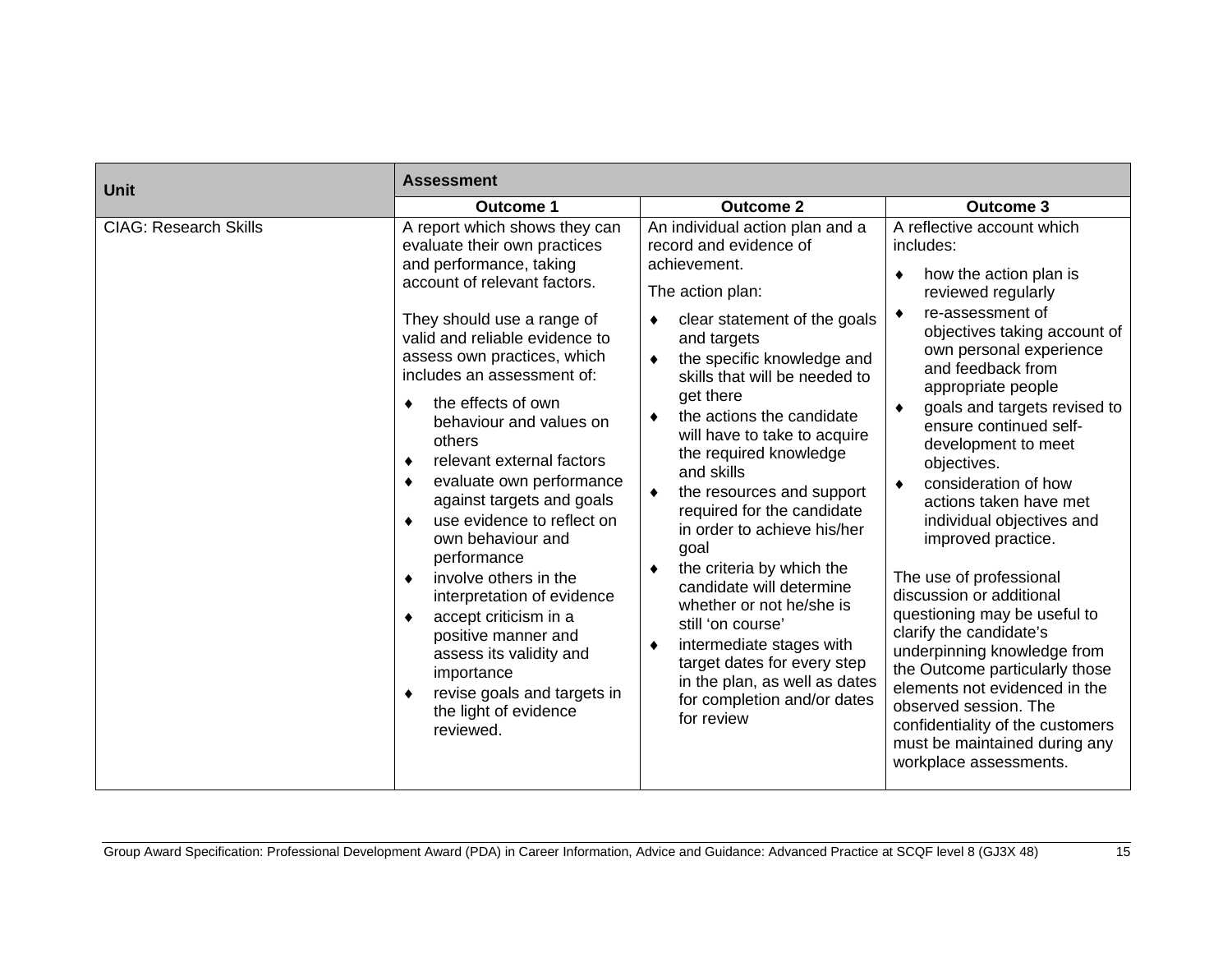| <b>Unit</b> | <b>Assessment</b> |                                                                                                                                                                                           |                  |  |
|-------------|-------------------|-------------------------------------------------------------------------------------------------------------------------------------------------------------------------------------------|------------------|--|
|             | <b>Outcome 1</b>  | <b>Outcome 2</b>                                                                                                                                                                          | <b>Outcome 3</b> |  |
|             |                   | Record:<br>what has been done and<br>why<br>what has been learned<br>۰<br>from each activity<br>how skills and knowledge<br>٠<br>developed will be used<br>further activity required<br>٠ | Open-book        |  |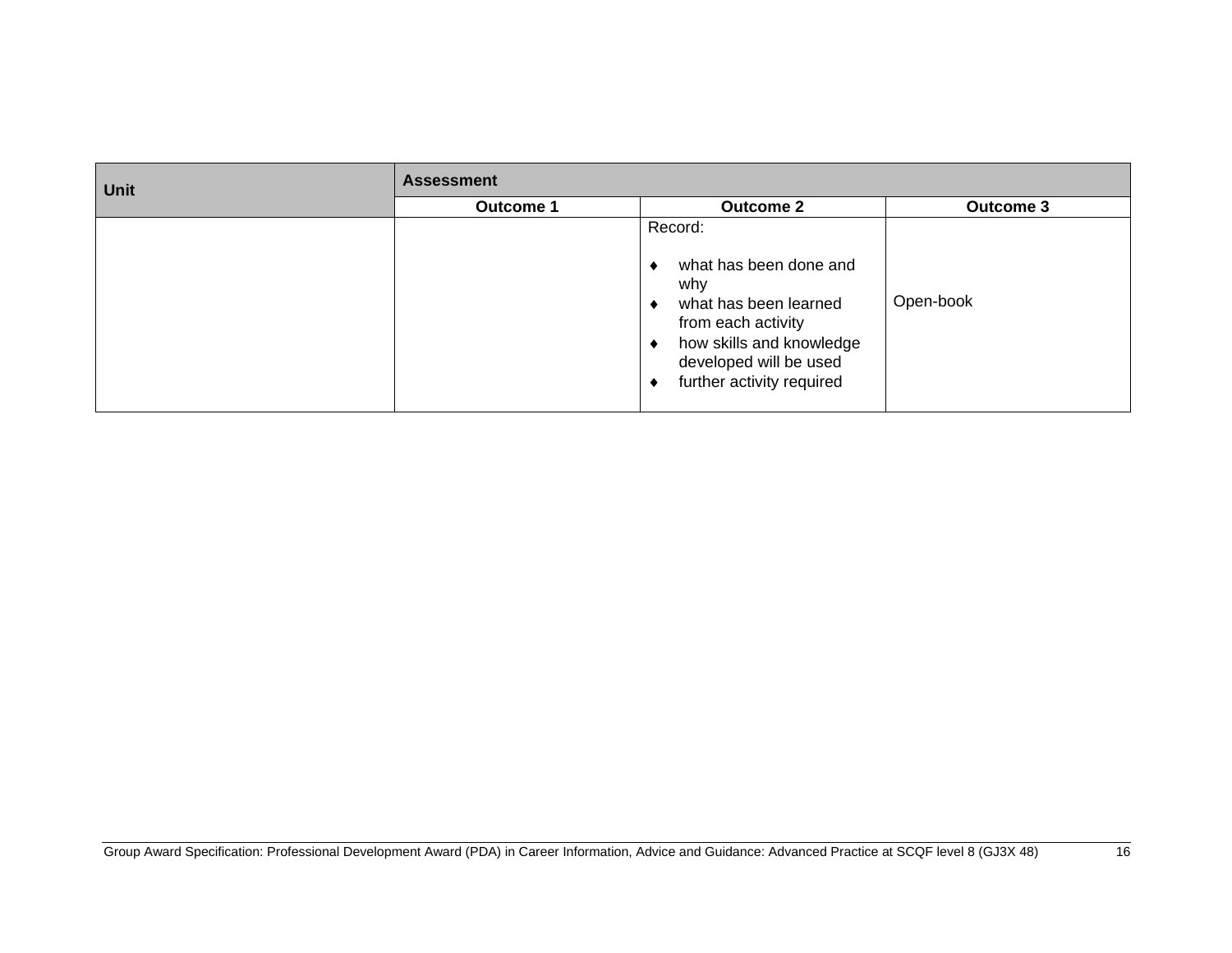# **6 Guidance on approaches to delivery and assessment**

#### **6.1 Modes of delivery**

This qualification may be delivered by a range of SQA Approved Centres, eg FE Colleges, Workplace-based or Training Providers.

As such, delivery will vary depending on the presenting centre. This may take the following forms:

- part-time/full-time/evening-twilight class
- ◆ face-to-face, classroom-based learning
- blended learning, ie a blend of classroom and distance/online learning
- workplace/education-training provider partnership working

### **6.2 Sequencing/integration of Units**

It is recommended that the Unit, *CIAG: Context and Principles for Delivery of Services* be delivered first as this underpins the practice which will be developed in the subsequent Units. Sequencing of the specialist Units may be influenced by the candidates work schedule.

The PDA has been designed to allow Outcome 3 of the specialist Units *CIAG: Group Work and CIAG: Employability* to be assessed holistically with Unit *Learning and Development: Evaluating Own Practice and Planning for Self Development.*

Possible delivery based on a 4-block system (2 blocks per semester), although a 3-block system could also be appropriate. Both allow for some essential underpinning knowledge and introduction of practical skills to be front-loaded so that development of the skill and practical hours can occur once initial competence has been gained.

| Unit                                                         | 2 Semester/4 blocks |  |  |  |
|--------------------------------------------------------------|---------------------|--|--|--|
|                                                              |                     |  |  |  |
| <b>CIAG: Context and Principles for Delivery of Services</b> |                     |  |  |  |
| CIAG: Coaching Approach                                      |                     |  |  |  |
| <b>CIAG: Career Management Skills Approach</b>               |                     |  |  |  |
| <b>CAIG: Research Skills</b>                                 |                     |  |  |  |

Below is an indication of a 4-block delivery schedule: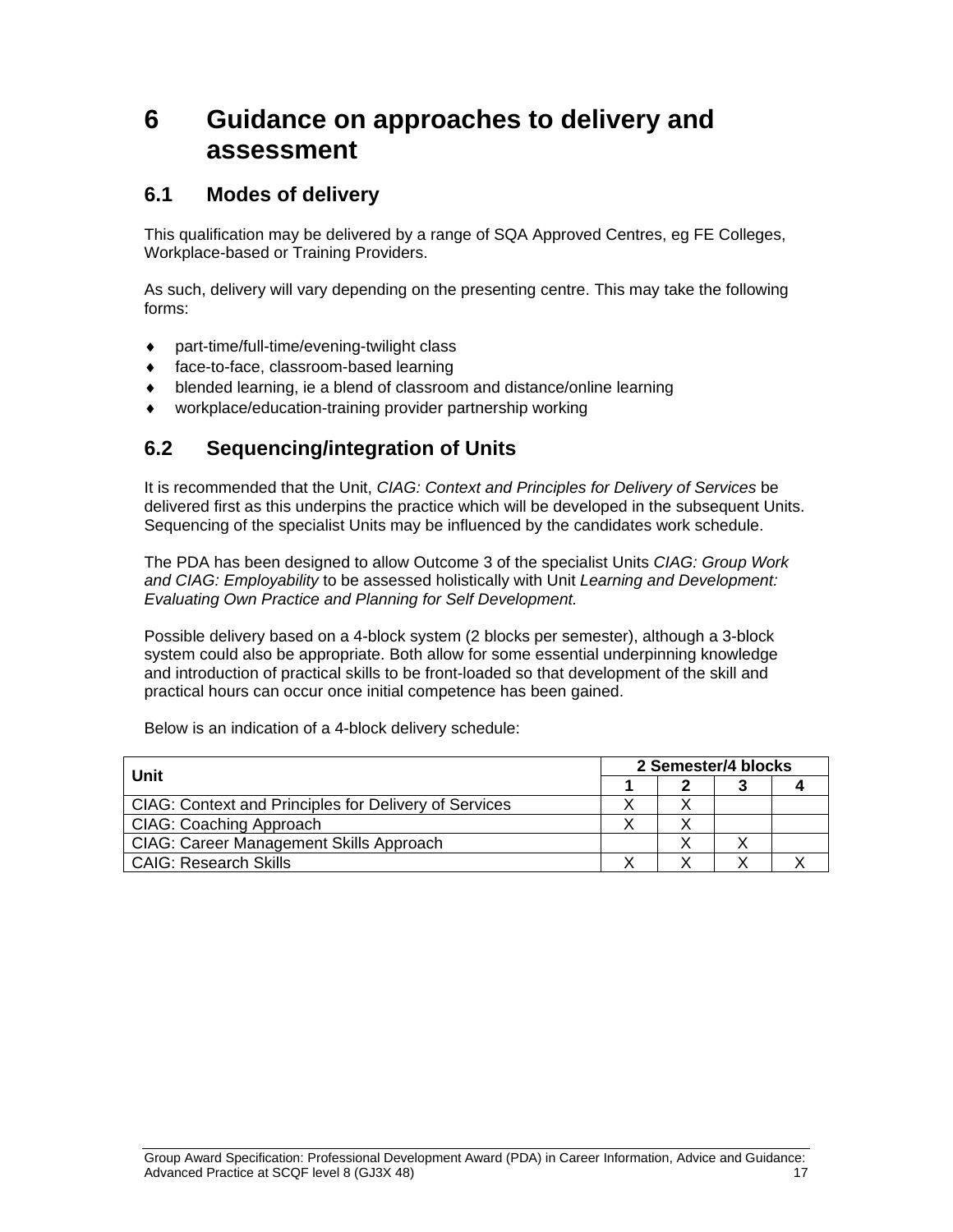### **6.3 Recognition of Prior Learning**

SQA recognises that candidates gain knowledge and skills acquired through formal, nonformal and informal learning contexts.

In some instances, a full Group Award may be achieved through the recognition of prior learning. However, it is unlikely that a candidate would have the appropriate prior learning and experience to meet all the requirements of a full Group Award.

The recognition of prior learning may **not** be used as a method of assessing in the following types of Units and assessments:

- ◆ HN Graded Units
- ◆ Course and/or external assessments
- Other integrative assessment Units (which may or not be graded)
- Certain types of assessment instruments where the standard may be compromised by not using the same assessment method outlined in the Unit
- Where there is an existing requirement for a licence to practice
- Where there are specific health and safety requirements
- Where there are regulatory, professional or other statutory requirements
- Where otherwise specified in an Assessment Strategy

More information and guidance on the *Recognition of Prior Learning* (RPL) may be found on our website **www.sqa.org.uk**.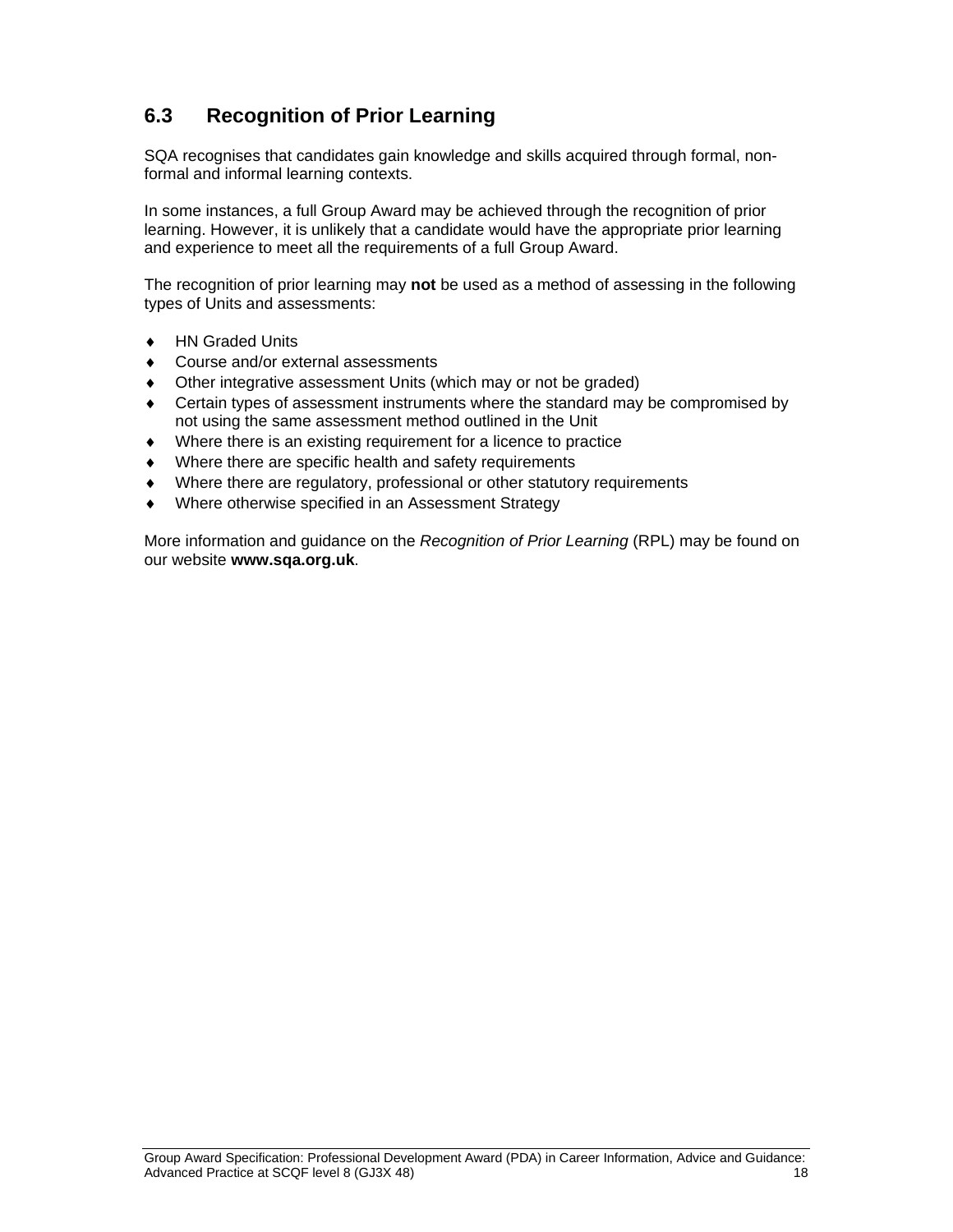## **6.4 Articulation and/or progression**

Examples of possible progression routes are given in the following diagram.

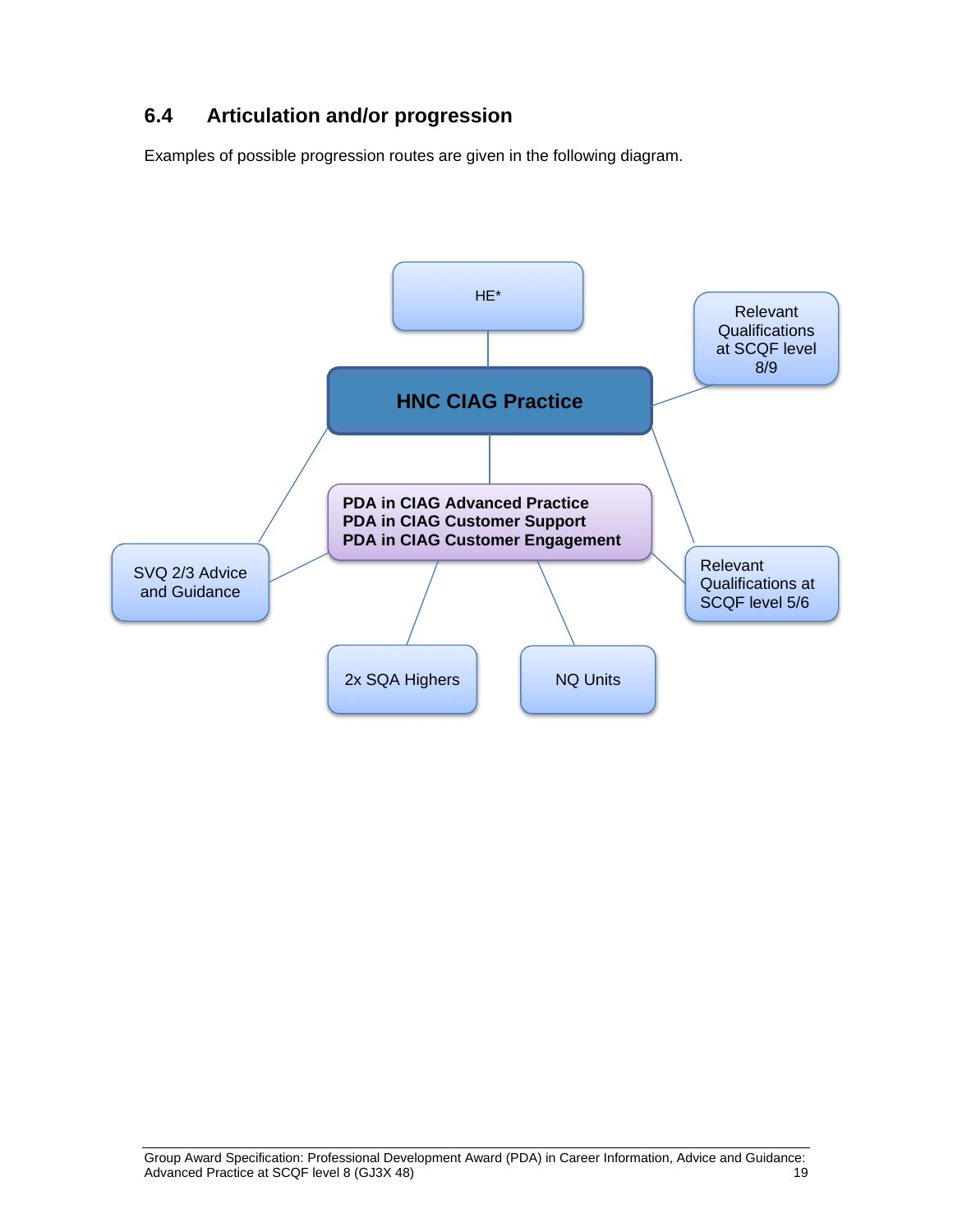### **6.5 Professional recognition**

There is no current professional recognition for this qualification.

#### **6.6 Opportunities for e-assessment**

Although there are not currently specific materials available, some of the Units may lend themselves to the use of e-portfolios.

#### **6.7 Support materials**

Assessment Support Packs will be available to download from the secure section of the SQA website.

#### **6.8 Resource requirements**

Specific guidance on resources is given in each Unit specification.

Candidates should have access to a wide variety of current texts, on-line resources and relevant publications to support the level of independent research and underpinning knowledge required.

# **7 General information for centres**

#### **Equality and inclusion**

The Unit specifications making up this Group Award have been designed to ensure that there are no unnecessary barriers to learning or assessment. The individual needs of candidates will be taken into account when planning learning experiences, selecting assessment methods or considering alternative evidence. Further advice can be found on our website **www.sqa.org.uk/assessmentarrangements**.

#### **Internal and external verification**

All instruments of assessment used within this/these qualification(s) should be internally verified, using the appropriate policy within the centre and the guidelines set by SQA.

External verification will be carried out by SQA to ensure that internal assessment is within the national guidelines for these qualifications.

Further information on internal and external verification can be found in *SQA's Guide to Assessment* **(www.sqa.org.uk/GuideToAssessment)**.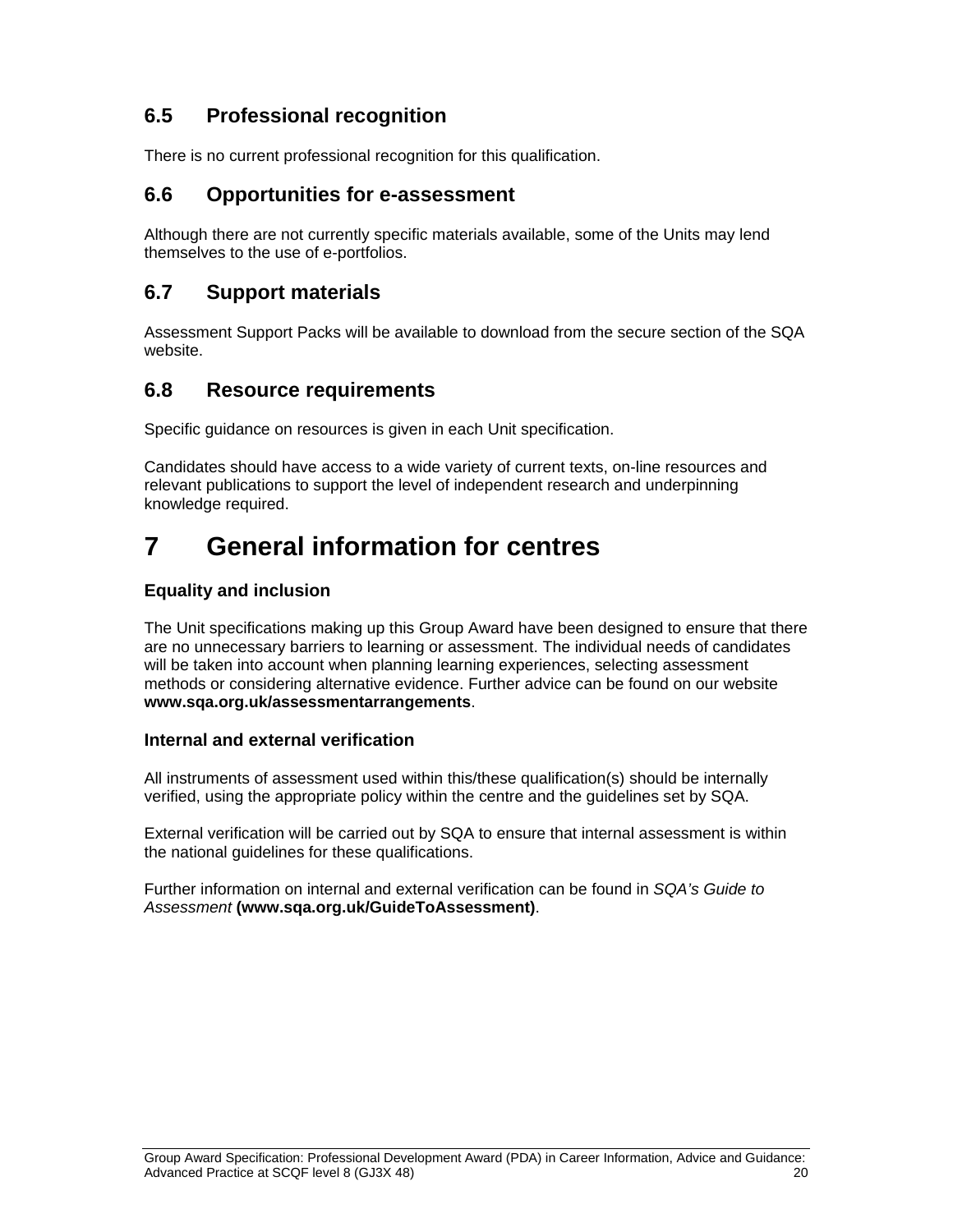# **8 Glossary of terms**

**Career Development:** The improvement of the career resilience and career management skills of individuals. It does this by providing information, advice and guidance about career and learning options and developing individuals' skills, learning, aspirations and motivation to lifelong learning. This could take place in the workplace, community or in career development focused organisations, learning organisations or other places where individuals are encouraged to develop their career or educational prospects.

**Career-related learning:** Any learning within the context of career development. Learning could be related to self-awareness, aspiration raising, opportunity awareness, motivation, confidence-building, empowerment, networking, transition and change management, decision making and avoidance, action-planning, option-evaluation, finding out about and accessing opportunities. It may also be related to career guidance, vocational behaviour, career choice or career planning.

**Customer-Centred:** Non-directive method of putting the customer at the centre of the process so they are empowered to make decisions about and drive their own development.

**Principles and Values:** The principles and values of those who work within career development are identified as integral to the way in which practitioners deliver career development and support opportunities to individuals and groups. Professional and membership bodies supporting the career guidance sector have developed various codes of practice and codes of ethics which capture this approach, and it is expected that the majority of the career development workforce will be aware of and working towards these existing codes.

**Target group:** These standards are for anybody who supports or delivers career development opportunities and activities, either as a part of, or as the majority of their role, within the public, private or voluntary sector. They apply at service, organisation, departmental or individual levels.

**Relevant occupations:** Relevant occupations as defined by the Standard Occupational Classification (SOC) codes used across the UK. These do not reflect fully the range of occupations evident in the career development workforce, which encompasses work-based and education related services, private organisations, voluntary, public sector and community based-services

**Embedded Core Skills:** is where the assessment evidence for the Unit also includes full evidence for complete Core Skill or Core Skill components. A candidate successfully completing the Unit will be automatically certificated for the Core Skill. (This depends on the Unit having been successfully audited and validated for Core Skills certification.)

**Finish date:** The end of a Group Award's lapsing period is known as the finish date. After the finish date, the Group Award will no longer be live and the following applies:

- candidates may not be entered for the Group Award
- the Group Award will continue to exist only as an archive record on the Awards Processing System (APS)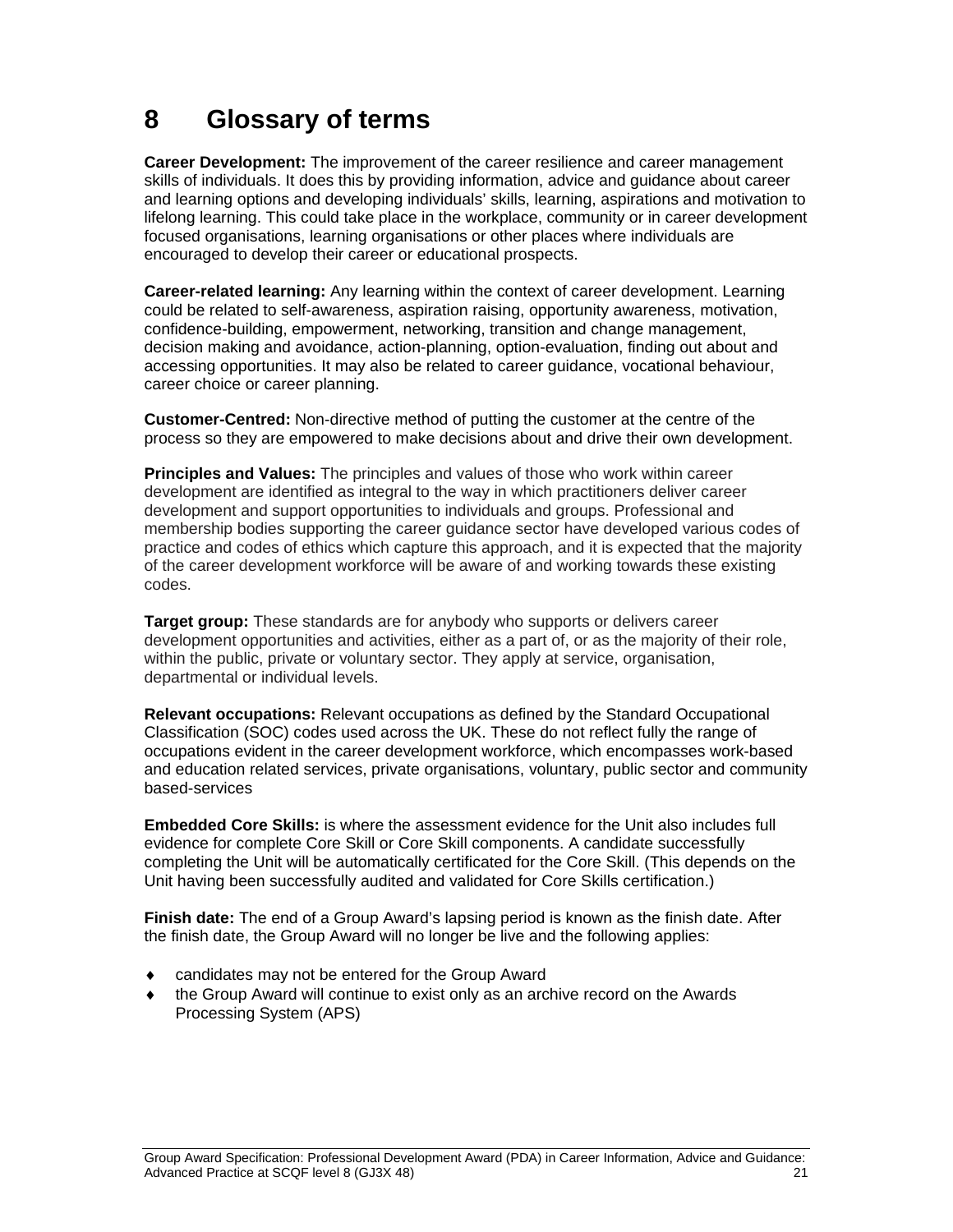**Lapsing date:** When a Group Award is entered into its lapsing period, the following will apply:

- $\bullet$  the Group Award will be deleted from the relevant catalogue
- the Group Award specification will remain until the qualification reaches its finish date at which point it will be removed from SQA's website and archived
- no new centres may be approved to offer the Group Award
- centres should only enter candidates whom they expect to complete the Group Award during the defined lapsing period

**SQA credit value:** The credit value allocated to a Unit gives an indication of the contribution the Unit makes to an SQA Group Award. An SQA credit value of 1 given to an SQA Unit represents approximately 40 hours of programmed learning, teaching and assessment.

**SCQF:** The Scottish Credit and Qualification Framework (SCQF) provides the national common framework for describing all relevant programmes of learning and qualifications in Scotland. SCQF terminology is used throughout this guide to refer to credits and levels. For further information on the SCQF visit the SCQF website at **www.scqf.org.uk**.

**SCQF credit points:** SCQF credit points provide a means of describing and comparing the amount of learning that is required to complete a qualification at a given level of the Framework. One National Unit credit is equivalent to 6 SCQF credit points. One National Unit credit at Advanced Higher and one Higher National Unit credit (irrespective of level) is equivalent to 8 SCQF credit points.

**SCQF levels:** The level a qualification is assigned within the framework is an indication of how hard it is to achieve. The SCQF covers 12 levels of learning. HNCs and HNDs are available at SCQF levels 7 and 8 respectively. Higher National Units will normally be at levels 6–9 and Graded Units will be at level 7 and 8. National Qualification Group Awards are available at SCQF levels 2–6 and will normally be made up of National Units which are available from SCQF levels 2–7.

**Subject Unit:** Subject Units contain vocational/subject content and are designed to test a specific set of knowledge and skills.

**Signposted Core Skills:** refers to opportunities to develop Core Skills arise in learning and teaching but are not automatically certificated.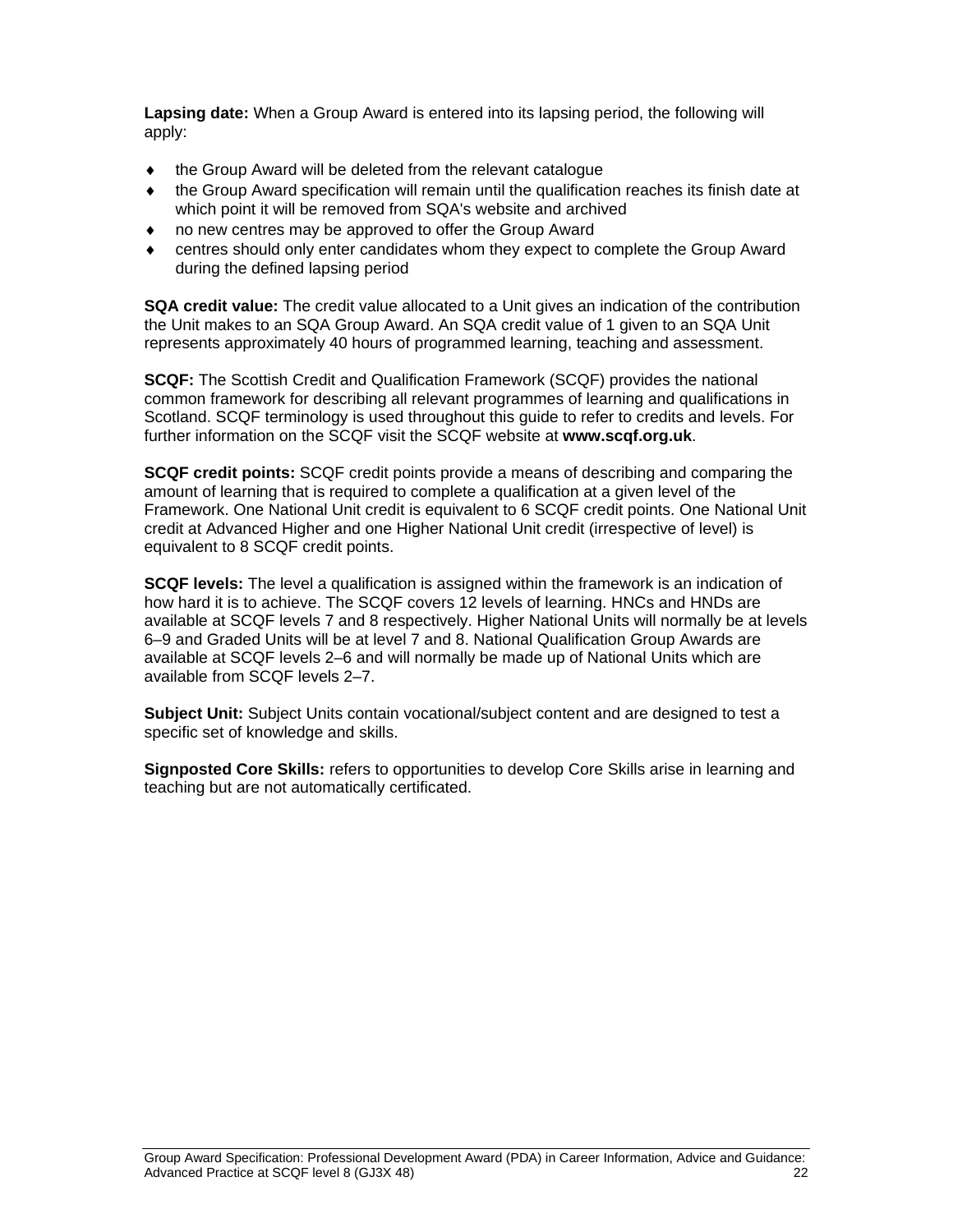## **History of changes**

It is anticipated that changes will take place during the life of the qualification and this section will record these changes. This document is the latest version and incorporates the changes summarised below. Centres are advised to check SQA's APS Navigator to confirm they are using the up to date qualification structure.

**NOTE:** Where a Unit is revised by another Unit:

- No new centres may be approved to offer the Unit which has been revised.
- Centres should only enter candidates for the Unit which has been revised where they are expected to complete the Unit before its finish date.

| <b>Version</b><br><b>Number</b> | <b>Description</b>                                   | <b>Date</b> |
|---------------------------------|------------------------------------------------------|-------------|
| 02                              | Update to Core Skills to reflect CS panel decisions. | 18/05/17    |
|                                 |                                                      |             |
|                                 |                                                      |             |
|                                 |                                                      |             |
|                                 |                                                      |             |
|                                 |                                                      |             |
|                                 |                                                      |             |
|                                 |                                                      |             |
|                                 |                                                      |             |
|                                 |                                                      |             |
|                                 |                                                      |             |
|                                 |                                                      |             |

#### **Acknowledgement**

SQA acknowledges the valuable contribution that the CIAG sector in Scotland made in the development of this qualification.